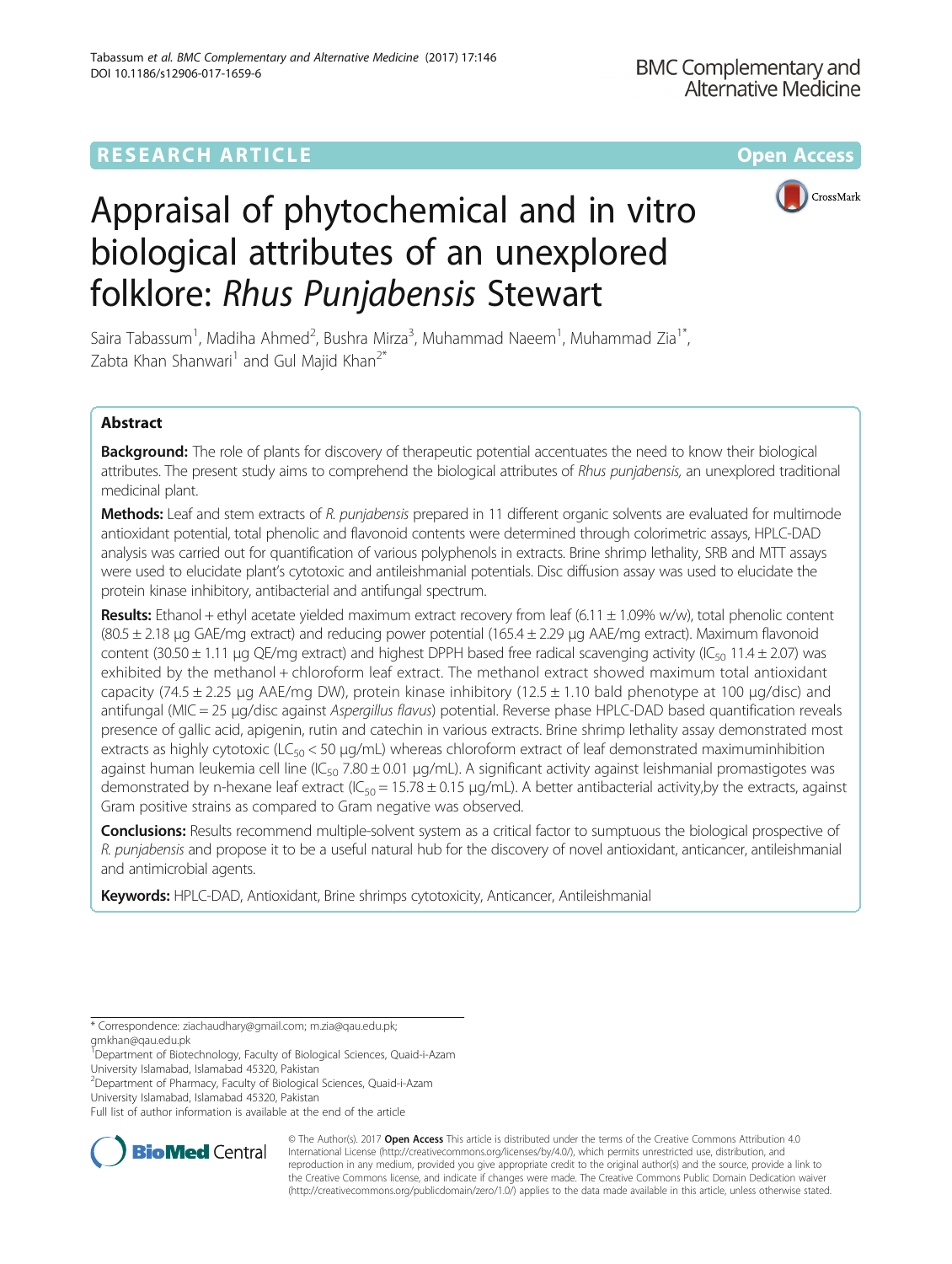#### Background

The exceptionality in structural diversity of Mother Nature has been the most imperative source of novel biomarkers against a number of unremitting and ever more challenging health anomalies since antiquity. As the plant inhabitant secondary metabolites are evolved within living systems, they are often alleged to possess greater drug likeness and biological friendliness. Therefore, there has been a tremendous surge in the phytochemical and biological prospecting of ethnomedicinal herbal remedies nowadays.

The genus *Rhus* encompassing around 250 species of flowering plants is a well acknowledged ethno-medicinal genus which is extensively used by the local people of Pakistan especially in the Khyber PakhtoonKhwa (KPK) province. It belongs to family Anacardiacaea; comprising of mostly small trees and shrubs, often with a resinous bark and a milky sap, leaves are alternate, simple or compound, flowers are bisexual or unisexual [\[1](#page-11-0)]. Sumac is the common name for *Rhus*, the name is originated from "sumaga" meaning red in Syriac and is recognized to possess both nutritional as well as medicinal importance [\[2](#page-11-0)]. Rhus normally grows in non-agricultural regions and is used by indigenous people as food as well as medicinal and other purposes [\[3](#page-11-0)]. R. punjabensis Stewart and the allied species of Rhus are widely used in the folk medicine to treat hepatitis and other ailments in the local vicinity of Karak, KPK Pakistan, however scientific literature about this specie is dearth. In traditional system of medicines the Rhus spp. has been used in the treatment of diarrhea, dysentery, ulcer wound healing, leucorrhea, sore of throat, conjunctivitis, ophthalmia, diuresis, animal bites, pain, poison, and liver disease [\[4](#page-11-0)]. Bark cocktail is used in treatment of viral eye infections and also applied on forehead as first-aid treatment of epitasis [\[5](#page-11-0)]. Powdered fruits are sprinkled on boiled egg and eaten for the treatment of diarrhea [\[6](#page-11-0)]. The decoction of fruits is administered orally for the treatment of diarrhea and urinary system disorders as well as liver diseases [\[4](#page-11-0)]. Despite of the several claims for other species, scientific data about the biological profile of R. punjabensisis still in paucity. To the best of our knowledge this is the first comprehensive report that has unveiled the phytochemical, antioxidant, protein kinase inhibitory, anticancer, antileishmanial and antimicrobial prospective of the subject plant. A range of solvent systems of escalating polarity has been employed to determine the best solvent system for each type of bioactivity. In contrast to the previous studies employing one or two solvent extracts which do not possibly dissolve all phytochemicals, the current study is designed to evaluate the hidden potential of different solvent soluble extracts with reference to the polarity of active compounds present in the herb of R. punjabensis.

#### **Methods**

#### Collection and authentication

R. punjabensis Stewart was collected in July 2013 from Lakary mountain, Shamshaki, District Karak, Khyber Pakhtunkhwa, Pakistan. The collection site was wild and did not require authorization from any regulatory agency. The plant material was authenticated by Prof. Dr. Mir Ajab Khan, Department of Plant Sciences, Quaid-i-Azam University Islamabad, Pakistan. A voucher specimen HMP 491 was deposited in the Herbarium of Medicinal Plants, Quaid-i-Azam University Islamabad, Pakistan.

#### Chemicals and reagents

The study involves use of analytical grade solvents i.e. n-hexane; chloroform; acetone; ethyl acetate; ethanol; methanol and dimethyl sulfoxide (DMSO) purchased from Sigma (Sigma-Aldrich, USA). The reagents include gallic acid; quercetin; 2,2-diphenyl-1-picryl-hydrazyl (DPPH); potassium acetate; aluminum chloride; Folin-Ciocalteu (F-C) reagent; sodium carbonate; ascorbic acid; ammonium molybdate; sodium phosphate; sulfuric acid; ferric cyanide; trichloroacetic acid and potassium ferricyanide procured from Merck (Merck KGaA, Germany), rutin; myricetin; caffiec acid;apigenin;kaempferol; catechin; and caffeic acid were purchased from Sigma (Sigma-Aldrich, Germany). Sabouraud dextrose agar (SDA), nutrient broth and nutrient agar media were purchased from Merck (Merck KGaA, Germany). RPMI-1640, fetal bovine serum (FBS) and medium 199 were purchased from Sigma (Sigma Chemical Co., St. Louis, MO). Equipment included Agilent 1200 series binary gradient HPLC coupled with diode array detector (Agilent Technologies, Germany);  $CO<sub>2</sub>$  incubator (mco-17AIC,Sanyo-Japan); improved neubauer chamber (Marien, Germany). Reference standards employed in the current study, werepurchased from Sigma-Aldrich USA, include droxithromycin; cefixime; terbinafine; doxorubicin; surfactin; amphotericin-B; 5-Florouracil and vincristine.

#### Preparation of extracts

R. punjabensis leaves and stem were rinsed with water and dried under shade at room temperature. After comminuting to coarse powder by commercial grinder, 15 g powder was soaked separately in beakers, each containing 45 mL of extraction solvents. A variety of solvents were applied ranging from non-polar to highly polar including *n*-hexane (*n*-hex), chloroform (CHCl<sub>3</sub>), acetone (Acet), ethyl acetate (EtOAc), ethanol (EtOH), methanol (MeOH), ethanol + chloroform  $(EtOH + CHCl<sub>3</sub>; 1:1)$ , methanol + chloroform (MeOH + CHCl<sub>3</sub>; 1:1), acetone + ethyl acetate (Acet + EtOAc; 1:1), ethanol + ethyl acetate  $(EtOH + EtOAc; 1:1);$  and methanol + ethyl acetate (MeOH + EtOAc; 1:1). After 3 days of soaking, solvent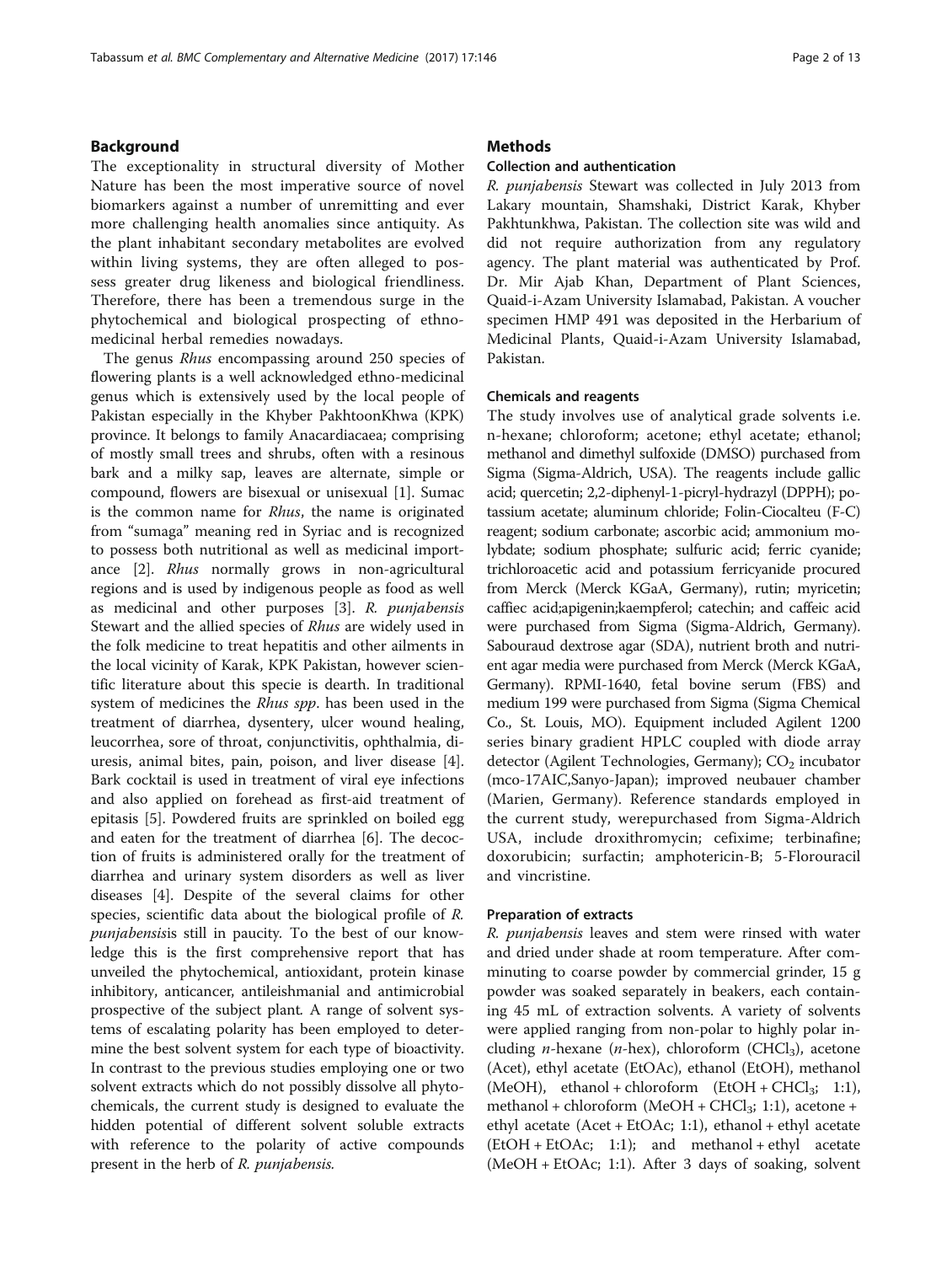was filtered through Whatman no.1 filter paper and the residue was dipped again in respective solvent and filtered again thereafter. The solvents were combined and concentrated under reduced pressure in a rotary evaporator (Buchi, Switzerland) at 45 °C. Percentage yield of extracts was calculated gravimetrically.

#### Phytochemical screening

#### Determination of total phenolic contents (TPC)

Total phenolic contents were determined using standard protocol [\[7](#page-11-0)]. In brief, stock solutions (4 mg/mL) of the extracts were prepared in DMSO and 20 μL of each was transferred to 96 well plate. Folin-Ciocalteu reagent (90  $\mu$ L) was added to each well and after 5 min 90  $\mu$ L  $Na<sub>2</sub>CO<sub>3</sub>$  (7.5% w/v in H<sub>2</sub>O) was mixed in each well. The reaction mixtures were incubated for 1 h and absorbance was measured at 630 nm using microplate reader (Bioteck, USA). Blank (DMSO) and standard (gallic acid in DMSO) were run simultaneously as control. A calibration curve  $(y = 0.0135x + 0.0846, R^2 = 0.986)$  was obtained in parallel under the same experimental conditions using gallic acid  $(6.25-50 \text{ µg/mL})$ . The resultant TPC is determined as μg gallic acid equivalent per mg dry weight (μg GAE/mg extract).

#### Determination of total flavonoid content (TFC)

Total flavonoid contents were determined according to the method previously described [[8\]](#page-11-0). Briefly 20 μLof sample (4 mg/mL), 10 μL of aluminium chloride (10% w/v in H<sub>2</sub>O), 10 µL of 1.0 M potassium acetate and 160 μLof distilled water were added in 96 well plate which was incubated at room temperature for 30 min. The absorbance of the plate was measured at 415 nm using microplate reader (Bioteck, USA). The calibration curve  $(y = 0.0269x + 0.00765, R^2 = 0.998)$ was drawn by using quercetin as standard at 0 to 40 μg/mL and the flavonoid content were established as μg quercetin equivalent per mg plant extract (μg QE/mg extract).

#### Quantitative evaluation by HPLC-DAD

HPLC-DAD analysis of the extracts for polyphenols was carried out following the standard protocol [\[9\]](#page-11-0). Each sample was dissolved in methanol at 10 mg/mL and standards i.e. quercetin, myricetin, catechin, gallic acid, apigenin, kaempferol, caffeic acid, and rutin were prepared as 50 μg/mL in methanol. All the solutions were filtered through 0.2 μm sartolon polyamide membrane filter. HPLC system was equipped with C8 analytical column and coupled with diode array DAD detector. For the analysis of poly phenols, the mobile phases were comprised as mobile phase A; acetonitrile-methanolwater-acetic acid (5:10:85:1) and mobile phase B; acetonitrile-methanol-acetic acid (40:60:1). The flow rate was maintained at 1 mL/min. Sample solution (20 μL) was injected into the column (Zorbax RX-C8 4.6 x 250 mm, 5 μm) followed by a column reconditioning for 10 min before next analysis. The gradient volume of B was 0–50% in 0–20 min, 50–100% in 20–25 min and then 100% from 25 to 30 min. The absorption of samples was recorded at 257 nm (rutin and gallic acid), 279 nm (catechin), 325 nm (caffeic acid) and 368 nm (myricetin, querecetin, kaempferol and Apeginin).

#### Biological evaluation

#### Determination of total antioxidant capacity (TAC)

Phosphomolybdenum based colorimetric assay was employed to determine total antioxidant capacity and is expressed as μg equivalent to ascorbic acid per mg plant dry weight (μg AAE/mg extract) [[7\]](#page-11-0) with slight modification. An aliquot of 0.1 mL of each extract (4 mg/mL in DMSO) was mixed with 0.9 mL of reagent (0.6 M sulphuric acid, 28 mM sodium phosphate and 4 mM ammonium molybdate solution in  $H_2O$ ). Blank contained 0.9 mL of reagent solution and 0.1 mL of DMSO without extract; while 4 mg/mL ascorbic acid served as positive control. All tubes were kept in water bath for 90 min at 95 °C and then cooled to room temperature. A volume of 200 μL was transferred to 96 well plate and the absorbance was measured at 630 nm using microplate reader (Biotech USA, microplate reader Elx 800). A calibration curve (y =  $0.0211x + 0.0920$ ,  $R^2 = 0.9911$ ) of ascorbic acid was prepared at final concentrations of 100, 50, 25, 12.5, 6.25, 3.12 μg/mL.

#### Reducing power assay

Standard potassium ferricyanide colorimetric assay was performed to estimate the reducing power potential of extracts [\[9](#page-11-0)]. An aliquot of 200 μL of extracts (4 mg/mL DMSO) was mixed with 400 μL of phosphate buffer  $(0.2 \text{ mol/L}, \text{pH } 6.6)$  and potassium ferricyanide  $(1\% \text{ w/v})$ in H<sub>2</sub>O). The mixture was incubated for 20 min at 50 °C followed by addition of 400 μL of trichloroacetic acid (10% w/v in  $H_2O$ ) and centrifuged at 3000 rpm at room temperature for 10 min. The upper layer of solution (500 μL) was mixed with distilled water (500 μL) and 100 μL of FeCl<sub>3</sub> (0.1% w/v in H<sub>2</sub>O). From this mixture, 200 μL was transferred to 96 well plate and absorbance of the reaction mixture was measured at 630 nm. Blank was prepared by adding 200 μL DMSO to the aforesaid reaction mixture instead of extract. A calibration curve  $(y = 0.037x + 0.7482, R^2 =$ 0.9961) of ascorbic acid was obtained at final concentrations of 100, 50, 25, 12.5, 6.25, 3.12 μg/mL and the resultant reducing power of each sample is expressed as μg AAE/mg extract.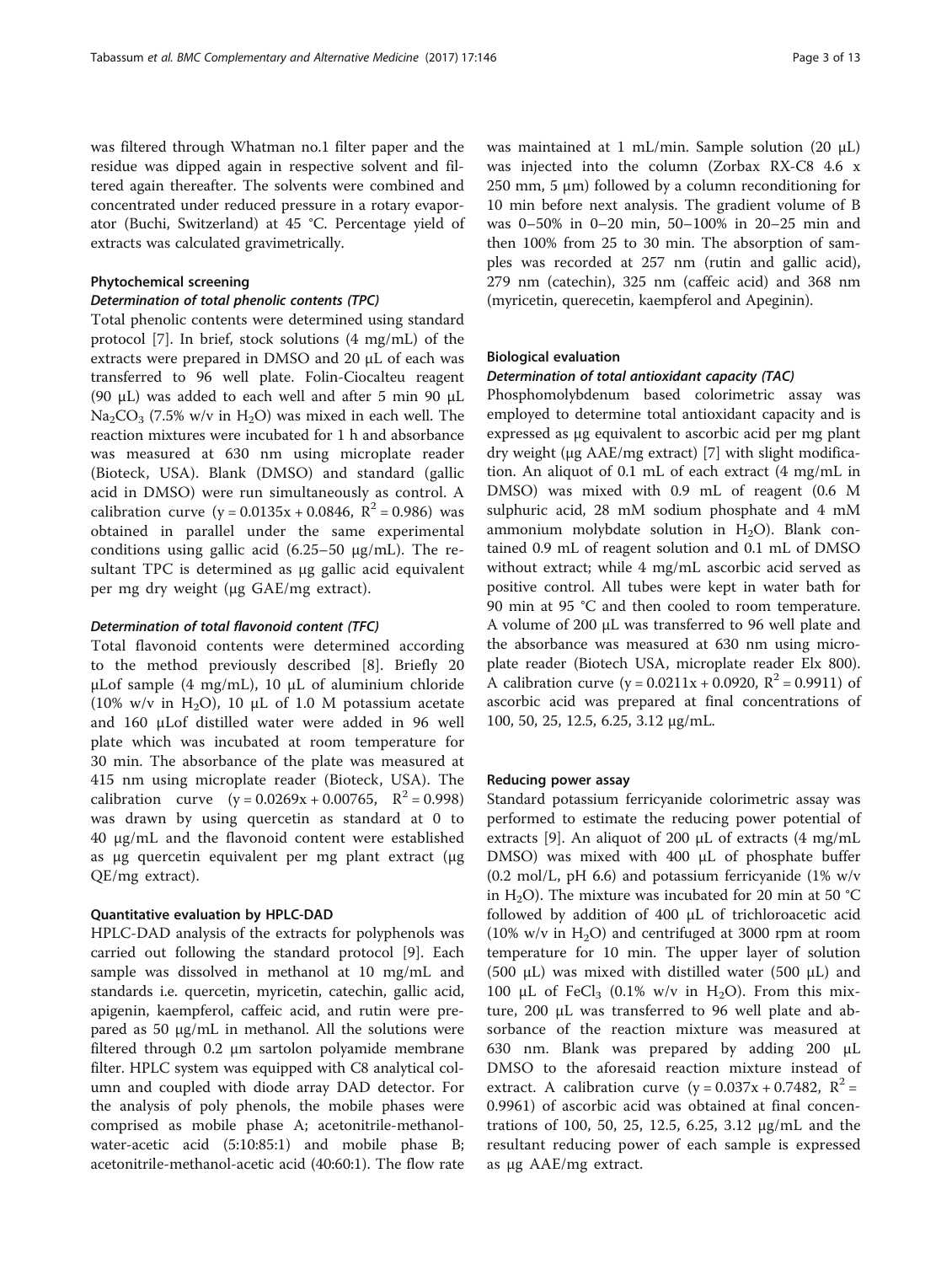#### DPPH free radical scavenging assay

The DPPH free radical scavenging activity of extracts was evaluated by monitoring their capability to quench the stable 2, 2-diphenyl-1-picrylhydrazyl (DPPH) free radical [\[7](#page-11-0), [10](#page-11-0), [11](#page-11-0)]. Briefly, 20 μL of four different dilutions of each sample with final concentrations of 200, 66.66, 22.22 and 7.41 μg/mL, were mixed with 180 μL of DPPH solution (9.2 mg/100 mL in methanol). After incubating the plate for 30 min at 37 °C, absorbance was recorded at 515 nm. Percent free radical scavenging activity (%FRSA) was calculated by using the formula:

$$
\%FRSA = (1 - Ab_s / Ab_c) \times 100
$$

Where  $Ab_s$  is the absorbance of test sample, whereas Abc is the absorbance of negative control containing the DMSO instead of sample. Ascorbic acid was used as positive control. Afterwards  $IC_{50}$  of samples with significant radical scavenging efficiency (>50%) was also calculated.

#### Brine shrimp lethality assay

Lethality test was performed in a 96 well plate using brine shrimp (Artemiasalina) larvae as previously described (Bibi et al., 2011) with slight modification. A. salina eggs (Ocean star, USA) were incubated for 24- 48 h under light at 30-32 °C in simulated sea water (38 g/L supplemented with 6 mg/L dried yeast) in a specially designed two-compartment plastic tray. Ten mature phototropic nauplii were harvested with the help of Pasteur pipette and transferred to each well of plate. Corresponding volume of each extract containing  $\leq 1\%$ DMSO in sea water at final concentrations of 200, 100, 50 and 25 μg/mL was transferred to the wells containing sea water and shrimp larvae. The final volume in each well was kept 300 μL. Positive and negative control wells included serial concentrations of doxorubicin and 1% DMSO, respectively. After 24 h incubation, live shrimps were counted and percentage of deaths was determined. Median lethal concentration  $(LC_{50})$  was calculated using table curve 2D v5.01 software.

#### Protein kinase inhibition assay

The assay was accomplished by Streptomyces 85E strain according to previously documented procedure [[12\]](#page-11-0) with slight modification. Streptomyces was refreshed in sterile trypton soy broth (Merck, Germany) for 48 h and the revived culture was inoculated on petri plates containing ISP4 mineral medium. Each test sample (5 μL of 20 mg/ mL as 100 μg/disc) was impregnated on 6 mm Whatman filter paper sterile disc and placed on seeded plates. The plates were incubated at 28 °C for 72 h to allow the development of hyphae. The bald zone of hyphae formation inhibition was measured with the help of vernier calliper. Extracts producing an inhibition zone  $\geq 10$  mm in diameter were screened to determine minimum inhibitory concentrations (MICs) at lower concentrations ranging from 50 to 3.12 μg/disc. Surfactin (5 μL of 4 mg/mL in DMSO) and DMSO impregnated discs served as positive and negative controls, respectively.

#### Cytotoxicity against THP-1 leukemia cell line

The in vitro cytotoxicity evaluation of extracts against humanleukemia (THP-1) cell line (ATCC # TIB-202) was performed using standard protocol [\[13\]](#page-11-0) with slight modifications. Briefly, leukemia cells were grown in growth medium [RPMI-1640 buffered with 2.2  $g/LNaHCO<sub>3</sub>$  and supplemented with 10% v/v heat inactivated fetal bovine serum (HIFBS); pH 7.4] in a humidified carbon dioxide incubator (37 °C, 5% CO<sub>2</sub>). An aliquot of 190  $\mu$ L of THP-1 cells (seeding density of  $1 \times 10^4$  cells per mL) was transferred to each well of 96 well plate having 10 μL of sample containing 1% DMSO in PBS corresponding to final concentration of 20 μg/mL. The culture was incubated at 37 °C for 72 h in humidified  $CO<sub>2</sub>$  (5%) incubator. Serial concentrations of fluorouracil and vincristine were employed as positive controls whereas 1% DMSO in PBS served as negative control. Afterwards, 20 μL of pre-filter sterilized MTT solution (4 mg/mL in distilled H2O) was added and plates were again incubated at 37 °C for 4 h in humidified  $CO<sub>2</sub>$ (5%) incubator. After incubation 170 μL supernatant was removed carefully by using micropipette without disturbing colored formazan sediments. To dissolve the formazan sediments 100 μL of DMSO was added in each well, the plate was kept aside for one h to ensure full dissolution and the absorbance was measured at 540 nm using microplate reader. Samples showing more than 50% cell mortality at 20 μg/mL were further analyzed at lower concentrations i.e. 10, 5, 2.5 and 1.25 μg/mL. LC<sub>50</sub> was calculated using table curve 2D v5.01 software.

#### Antibacterial activity

#### Disc diffusion method

Susceptibility of extracts against bacterial species was tested according to formerly described procedure [\[14](#page-11-0)]. Two Gram positive (Micrococcus luteus ATCC # 10240 and Staphylococcus aureus ATCC # 6538) and three Gram negative strains (Bordetella bronchiseptica ATCC # 4617, Salmonella typhimurium ATCC # 14028 and Enterobacter aerogenes ATCC # 13048) were tested. The strains were cultured in nutrient broth media and incubated for 24 h at 37 °C. Sterilized deionized water was used to adjust the turbidity to  $10^4$  CFU/mL by comparing with McFarland 0.5 Ba $SO_4$  turbidity standards. The refreshed inoculum (100 μL) was then swabbed onto Petri plates containing 20 mL nutrient agar. Test samples (5 μL of 20 mg/mL DMSO; 100 μg/disc) were infused on sterile filter paper discs (6 mm) and placed on seeded nutrient agar plate. Roxithromycin and Cefixime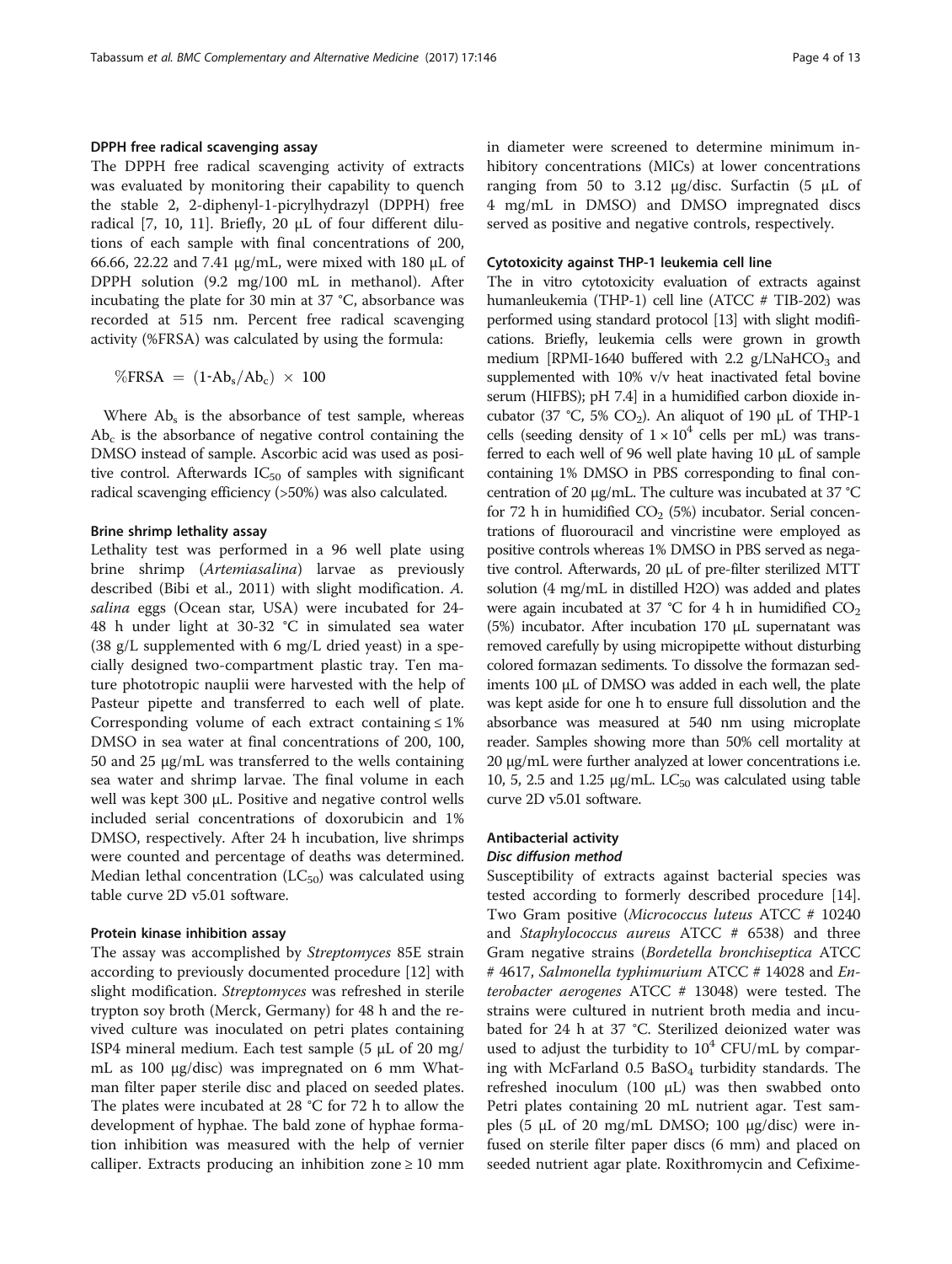USP at a concentration of 20 μg/disc and DMSO impregnated discs were included as positive and negative controls, respectively. After 24 h incubation, clear zones of growth inhibition were measured.

#### Broth micro-dilution method

The samples having  $\geq 10$  mm zone of inhibition (ZOI) were tested at lower concentrations using standard three-fold micro broth dilution method [[15\]](#page-11-0). Test 50 μL of each bacterial suspension in suitable growth medium was added to the wells of a sterile 96-well microtitre plate already containing plant extract was serially diluted with nutrient broth to obtain a concentration ranging from 100 μg/mL to 1.11 μg/mL. The final volume in each well was 100 μL. Control wells were prepared with culture medium bacterial suspension only. The contents of each well were mixed on a microplate shaker (Hamburg, Germany) at 900 rpm for 1 min prior to incubation for 24 h. The plates were incubated for 24 h in dark at 37 °C. After incubation the plates were analyzed visually to determine the growth of bacteria in the respective well. The minimum concentration of sample showing no growth was taken as MIC (minimum inhibitory concentration).

#### Antifungal activity

Antifungal activity of extracts was evaluated following previously described standard protocol [[14\]](#page-11-0). The fungal strains (Aspergillus fumigates FCBP # 66, Fusarium solani FCBP # 0291, Mucor specie FCBP # 0300, Aspergillus flavus FCBP # 0064 and Aspergillus niger FCBP # 0198; purchased from fungal culture bank of Pakistan) were cultured on SDA. Prior to the sensitivity determination, the spores were harvested in 0.02% Tween 20 solution and turbidity was adjusted according to McFarland 0.5 turbidity standard. The 100 μL of respective harvested spores was swabbed on plates containing 25 mL sterilized SDA. Filter paper discs loaded with 5 μL of test sample (20 mg/mL DMSO; 100 μg/disc) as well as standard antifungal terbinafine (50 μg/disc) and DMSO were placed on seeded SDA plates. The plates were incubated at 28 °C for 24–48 h. Thereafter, clear zones of inhibition around discs were measured using vernier caliper.

#### Antileishmanial activity

The in vitro antileishmanial evaluation of test extracts was carried out by employing MTT colorimetric assay [[16\]](#page-11-0). A 6–7 days incubated culture of Leishmania tropica kwh 23 promastigotes was used. Concisely, parasites were grown in Medium 199 supplemented with 10% foetal bovine serum (FBS), 100 μg/mL streptomycin sulphate and 100 IU/mL penicillin G at 24 °C. An aliquot of 180 μL of promastigote culture at a pre-adjusted

seeding density of  $1 \times 10^6$  promastigotes/mL was transferred to each well of 96 well plate having 20 μL of test samples (containing  $\leq 1\%$  DMSO in PBS). Amphotericin B (0.33–0.004 μg/mL) and 1% DMSO in PBS instead of test sample were employed as positive and negative controls, respectively. The culture plate was incubated at 24 °C for 72 h after that 20 μL of pre-filter sterilized MTT solution  $(4 \text{ mg/mL}$  in distilled  $H_2O$ ) was added and plates were again incubated at 24 °C for 4 h. After incubation supernatant was removed carefully without disturbing colored formazan sediments. To dissolve the formazan sediments 100 μL of DMSO was added in each well, the plate was kept aside for 1 h to ensure full dissolution and the absorbance was measured at 540 nm using microplate reader. Samples showing more than 50% cell mortality at 100 μg/mL were further analyzed at lower concentrations i.e. 33.3, 11.1, 3.7 and 1.23 μg/ mL.LC<sub>50</sub> was calculated by using table curve 2D v5.01 software.

#### Statistical analysis

All the experiments were carried out in triplicate. The data were presented as mean ± standard deviation (SD). SPSS Ver. 21 software was used for Post Hoc Multiple Comparison test in One Way ANOVA and  $IC_{50}$  was determined by using table curve software 2D Ver. 4.

#### Results and discussion

R. punjabensis stewart leaves and stem extracts were prepared in varied polarities solvents and maximum extract yield was obtained by EtOH + EtOAc (6.11%) and  $CHCl<sub>3</sub>$  (5.49%) from leaf and stem parts, respectively (Table [1\)](#page-5-0). n-Hex extract exhibited the minimum yield (1.25 and 0.56% from leaf and stem parts, respectively). The difference in extraction yield from different plant parts in similar solvents depicts organ specific accumulation of secondary metabolites in R. punjabensis stewart. The extraction is also based on solubility of chemical constituents on polarity basis, it essential to study about the relationship between the extraction methodapplied and their physiochemical properties to substances to be extracted (Medziga et al., 2010).

Isolation of natural compounds, in particular, plantderived antioxidants has gained interest of scientists to treat diseases by reducing oxidative stress [\[17\]](#page-11-0). The Highest TPC  $(80.5 \pm 2.18 \,\mu g \,\text{GAE/m}g \,\text{extract})$  was quantified in MeOH+ CHCl<sub>3</sub> extract of leaves, followed by the EtOH+ EtOAc(75.5  $\pm$  1.75 µg GAE/mg extract) (Fig. [1\)](#page-5-0). In case of stem, significant quantity was noticed in MeOH extract (51.1 ± 1.14 μg GAE/mg extract) followed by MeOH + CHCl<sub>3</sub>  $(45.4 \pm 1.11 \,\mu g \,\text{GAE/mg ex-}$ tract) (Fig. [2](#page-6-0)). The phenolic contents in leaf were found higher in moderately polar solvents. This is in agreement with previous studies,where polar solvent are reported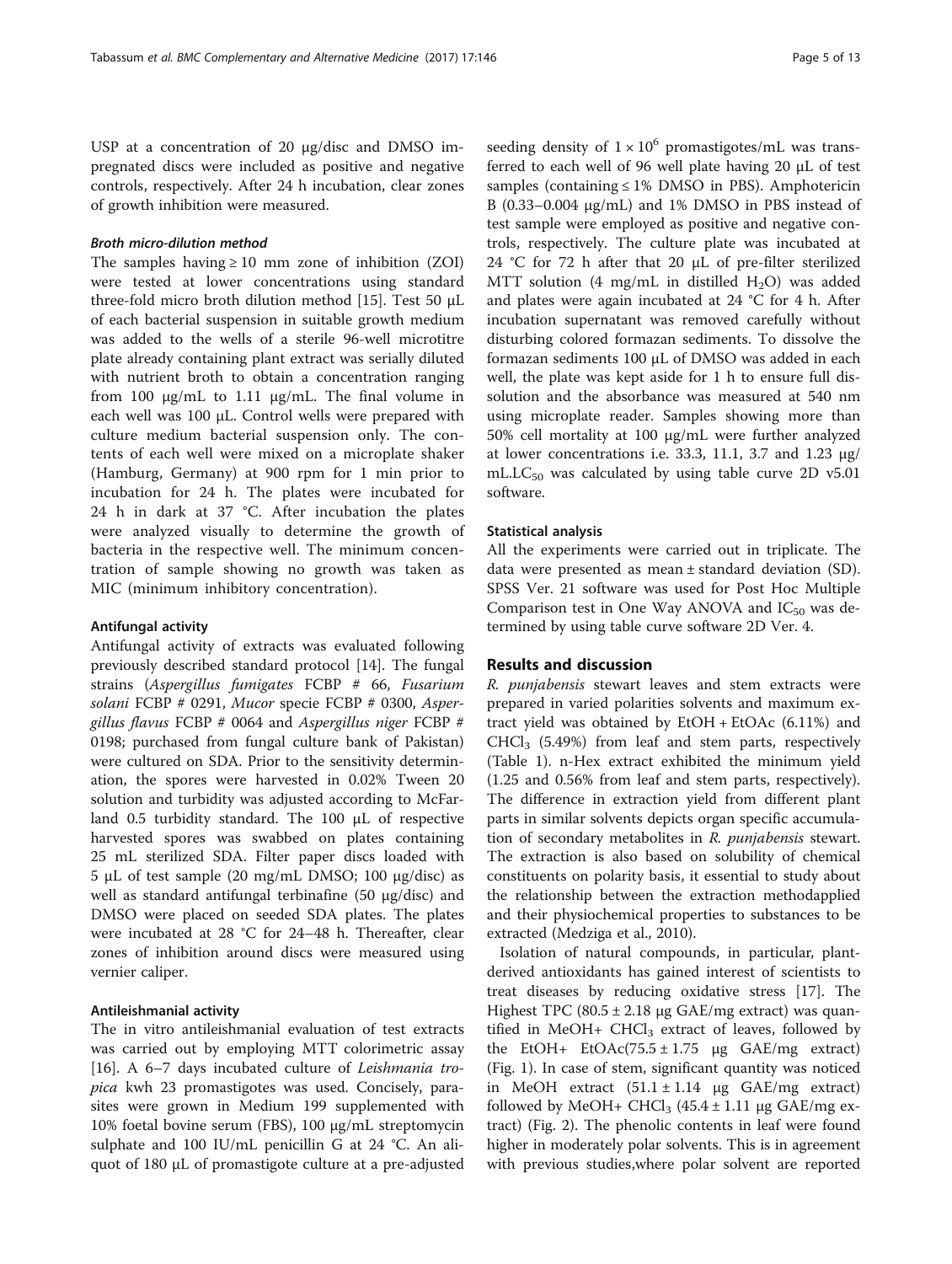<span id="page-5-0"></span>Tabassum et al. BMC Complementary and Alternative Medicine (2017) 17:146 Tabassum et al. BMC Complementary and Alternative Medicine (2017) 17:146

| Samples                  | %Extract Recovery  |                    |  |  |  |  |
|--------------------------|--------------------|--------------------|--|--|--|--|
|                          | I eaf              | <b>Stem</b>        |  |  |  |  |
| n-hex                    | $1.25 \pm 0.82$    | $0.56 \pm 0.02$    |  |  |  |  |
| CHC <sub>3</sub>         | $2.44 + 0.15*$     | $5.49 \pm 0.22***$ |  |  |  |  |
| Acet                     | $4.69 \pm 1.04$    | $2.00 \pm 0.43$    |  |  |  |  |
| $A$ cet + $F$ t $O$ $Ac$ | $5.83 \pm 1.21***$ | $2.05 \pm 0.08*$   |  |  |  |  |
| <b>EtOAc</b>             | $3.71 \pm 0.09$    | $2.08 \pm 0.87$    |  |  |  |  |
| <b>FtOH</b>              | $3.89 \pm 1.08$    | $2.25 + 0.07$      |  |  |  |  |
| <b>MeOH</b>              | $4.90 \pm 1.03$ ** | $3.34 \pm 0.23$ ** |  |  |  |  |
| MeOH+ CHCl3              | $5.29 \pm 1.54***$ | $2.44 \pm 0.04$    |  |  |  |  |
| $EtOH+CHCl3$             | $3.53 \pm 1.21$    | $2.07 \pm 0.14*$   |  |  |  |  |
| $FtOH + FtOAC$           | $6.11 \pm 1.09***$ | $2.48 \pm 0.07$    |  |  |  |  |
| MeOH + EtOAc             | $5.20 \pm 1.23$    | $2.83 \pm 0.98*$   |  |  |  |  |

Table 1 Percent extract recoveries of leaf and stem of R. punjabensis using different solvents

Values (mean ± SD) are average of three samples of each plant part, analyzed individually in triplicate ( $n = 1x3 \times 3$ ). Data is presented as highly significant\*\*\*, slightly significant\*\*, significant\* at  $p < 0.05$ . n-hexane: n-hex, chloroform: CHCl3, acetone: Acet, ethyl acetate: EtOAc, ethanol: EtOH, methanol: MeOH,  $e$ thanol + chloroform:  $F$ tOH + CHCl<sub>3</sub>, methanol + chloroform: MeOH + CHCl<sub>3</sub>, acetone + ethyl acetate: Acet + EtOAc, ethanol + ethyl acetate: EtOH + EtOAc, methanol + ethyl acetate: MeOH + EtOAc

efficient for the extraction of phenolics in other Rhus species [[18,](#page-11-0) [19\]](#page-12-0). Significant TFC  $(30.50 \pm 1.11 \text{ µg} \Omega)$ E/mg extract) was found in MeOH+  $CHCl<sub>3</sub>$  leaf extract, followed by EtOH+ EtOAc extract  $(20.1 \pm 0.75 \text{ µg} \text{ QE})$ mg extracts); while in case of stem highest TFC was found in MeOH ( $19.5 \pm 0.75$  μg QE/mg extract). Antioxidant capability of phenols attribute to the presence of methoxy, hydroxyl, double bond conjugation or ketonic group in a phenolic molecule [[4\]](#page-11-0). In a previous study, flavonols likequercetin, myricetin, and kaempferol have been identified in EtOAc and MeOH extracts of Rhus coriaria L leaves along with gallic acid, methyl gallate,  $m$ -digallic acid, and ellagic acid as a part of tannins [\[20](#page-12-0)]. Flavonoids produce antioxidative effects and also are potent neuro protective and anti-inflammatory effects as depicted by  $R$ . verniciflua  $L$  bark extract [[21](#page-12-0)]. It can be depicted that as R. punjabensis has significantly high amount of flavonoids in its extracts, it may have the above mentioned flavonoids in it For the purpose, quantification of some flavonoids and phenols in extract was carried out by reverse phase HPLC. Significant amount of flavonoid glycosides, flavone aglycones and gallic acid were quantified in some extracts. Among the leaf extracts, substantial amount of rutin was detected in the EtOH extract (0.01 μg/mg extract) and MeOH extract

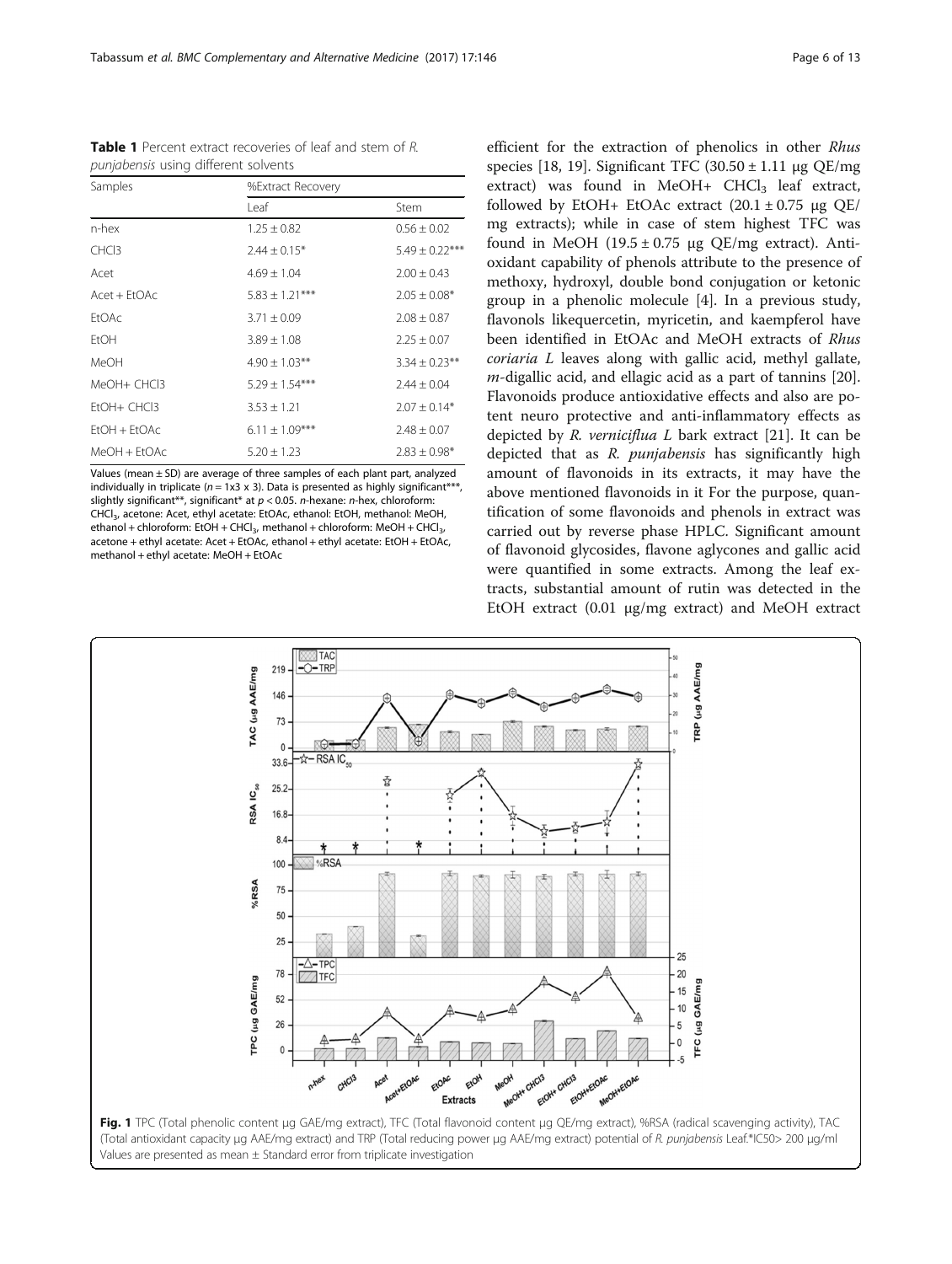<span id="page-6-0"></span>

(0.3 μg/mg extract). Maximum content of gallic acid (0.6 μg/mg extract) and catechin (0.8 μg/mg extract) were quantified in  $EtOH + CHCl<sub>3</sub>$  leaf extract. Rutin (0.4 μg/mg extract) and apigenin (0.6 μg/mg extract) were also significantly present in MeOH+  $CHCl<sub>3</sub>$ stem extract (Table [2\)](#page-7-0). Chromatographic fingerprinting by HPLC is considered a simple, reproducible, sensitive and reliable method for chemical profiling of analytes [\[9](#page-11-0)]. The flavonoids under investigation possess significant biological activities. For example rutin contributes to antibacterial and antioxidant properties, while gallic acid and apigenin induce autophagy in leukemia cells, which proves their chemo preventive and anticancer role [\[22](#page-12-0)]. Previously existence of rutin and other flavonoids establish significant correlation with momentous antioxidant and antibacterial potential of R. verniciflualaquer. Flavonoids such as myricetin, quercetin, kaempferoletc has been reported in R. *coriaria. L* [\[23](#page-12-0)]. and bear significant antioxidant and cytotoxic activities [[24](#page-12-0), [25\]](#page-12-0). The previous reports on other Rhus spp. are in accordance with the current investigation.

Significant antioxidant capacity  $(74.5 \pm 2.25 \,\mu g \,\text{AAE/mg})$ extract) was observed in MeOH extract of leaf followed by the Acet + EtOAc extract  $(66.9 \pm 1.11 \text{ µg}$  AAE/mg extracts) (Fig. [1](#page-5-0)). Among stem extracts (Fig. 2), the highest TAC (54.4  $\pm$  1.12 µg AAE/mg extract) was found in CHCl<sub>3</sub> extract followed by MeOH + CHCl<sub>3</sub> extract  $(52.3 \pm 1.5)$ 1.16 μg AAE/mg extract). The plants have the major

potential for the natural antioxidants, phytochemicals and secondary metabolites [[26](#page-12-0)]. Maximum activities shown by EtOH and EtOH +  $CHCl<sub>3</sub>$  can be accredited to the presence of gallic acid, rutin and catechin as indicated by HPLC in this report. Phenolic compounds disrupt chain oxidation reactions by donation of a hydrogen atom or chelating metals. The high amounts of phenolic compounds indicate high antioxidant and reducing power activities [[27](#page-12-0)]. Positive correlation has been found among reducing power, antioxidant, total phenolic, and total flavonoids contents specifically in moderately polar solvents, that is in good agreement with previously documented reports [\[28\]](#page-12-0).

In TRP assay, yellow color of test solution changes to green or blue depending on the reducing power of samples. The Highest reducing power potential  $(165.4 \pm 1)$ 2.29 μg AAE/mg extract) was observed by EtOH + EtOAc leaf extract followed by MeOH extract (68.94 ± 3.76 μg AAE/mg extract) (Fig. [1\)](#page-5-0). In case of stem, the highest TRP was quantified in MeOH extract  $(120.2 \pm 1.12 \mu g)$ AAE/mg extracts) followed by  $MeOH + CHCl<sub>3</sub>$  extract (Fig. 2). Previous studies depict that comparatively polar extracts show high reducing power [[29\]](#page-12-0). The presence of rutin in  $MeOH + CHCl<sub>3</sub>$  stem extract can be the possible cause of its maximum reducing power as interaction of rutin with superoxide ion and ferrous ions can cause effective inhibition of iron iondependent lipid peroxidation systems [[30\]](#page-12-0). However,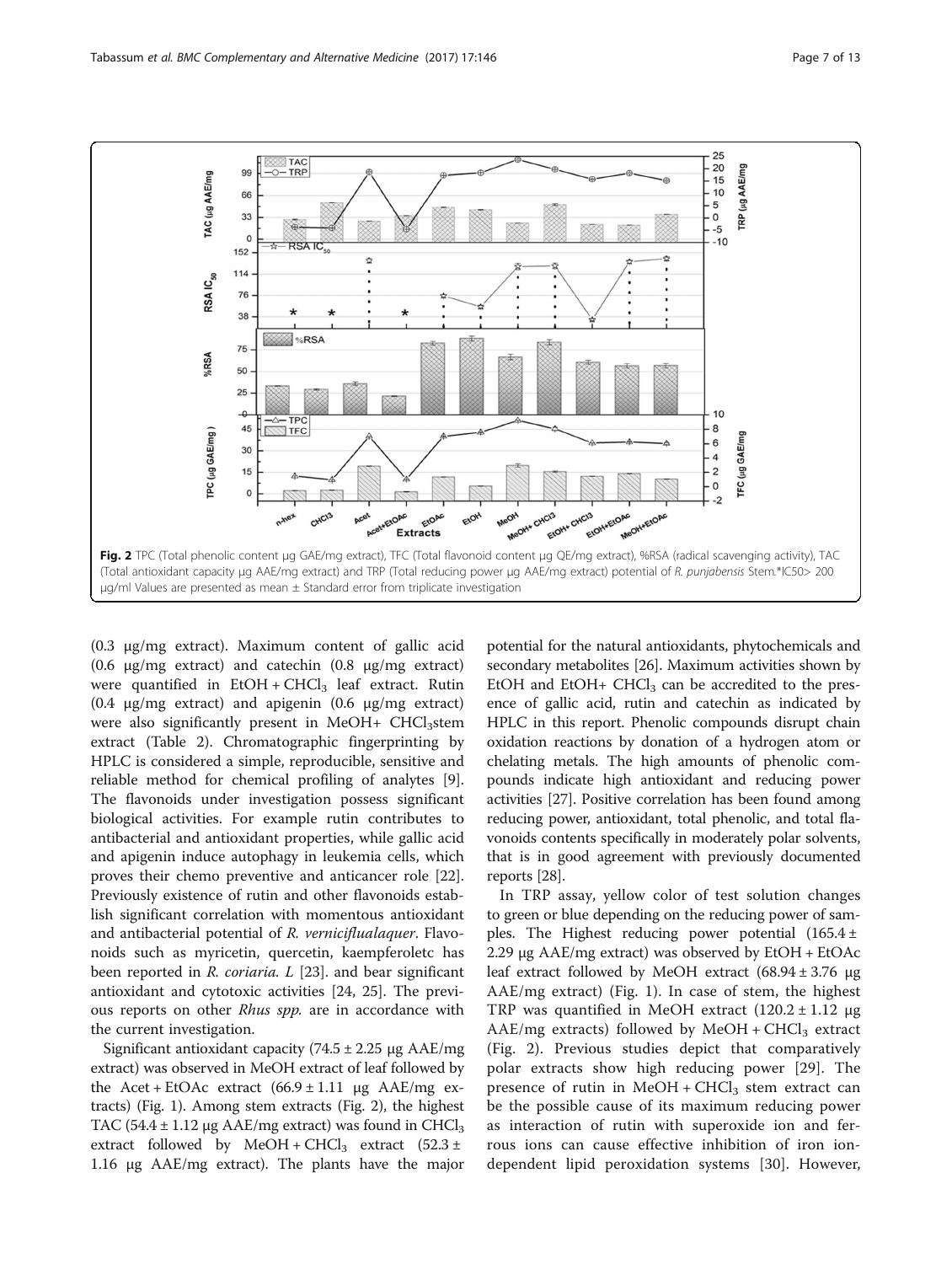$\overline{a}$  = not detected. Myricetin, Kaempferol,Quecetin were not detected in all extracts. LSD and HSD applied all the data. The small alphabates marked on values show significantly difference within mean values within cloumn using LSD test at  $p < 0.05$ 

 $M$ e $OH +$  Et $O$ Ac

absence of quantified flavonoids in  $MeOH + CHCl<sub>3</sub>$ leaf extract by HPLC-DAD analysis suggests the probable role of additional flavonoids; require further exploration.

DPPH free radical scavenging potential is based on the ability of antioxidants to decolorize 2, 2-diphenyl-2 picryl-hydrazyl. Among all the extracts analyzed, the IC<sub>50</sub> ranged from [1](#page-5-0)1.4 to 33.4 μg/mL (Fig. 1). MeOH + EtoAc leaf extract showed highest DPPH scavenging activity (IC<sub>50</sub>) inhibitory concentration (IC<sub>50</sub> 11.4 μg/mL). In case of stem extract, considerable DPPH scavenging activity was observed by  $EtOH + CHCl<sub>3</sub>$  extract (IC<sub>50</sub>) 33.8 μg/mL). Studies have demonstrated that free radical scavenging activities might be attributed to the presence of phenolics as a good correlation has been found between the total phenolic content and free radical scavenging activity  $(R^2 = 0.878)$ . *R. vericiflua stroke* has been reported that exhibit marked antioxidant and antitumor

properties, and also antioxidant activity on the  $Fe<sup>+2</sup>$  induced linoleic acid peroxidation [\[24\]](#page-12-0). In traditionally the Most of the research performed on Rhus extracts has examined antioxidant activity. The work to date has been focused on various number of species (R. verniciflua and R. succedanea in Asia, R. hirta in northeastern North America) and R. coriaria in the Mediterranean/Middle East. More breadth in worldwide species is required to better understand the potential of Rhus as a commercial source of natural antioxidants [\[31](#page-12-0)].

Brine shrimp lethality assay is a prescreening technique for determination of cytotoxic potential of natural products [[32](#page-12-0)]. Stem and leaves extracts of R. punjabensis prepared in different solvent systems showed noteworthy activities (Table [3\)](#page-8-0) with  $LC_{50}$ (50% lethal concentration) ranging from 36.7 to 93.3 μg/mL. n-hex leaf extract showed highest cytotoxic effect against brine shrimps  $(LC_{50}$  36.7 ± 0.56 µg/mL) followed by CHCl3 extract  $(LC_{50}38.5 \pm 0.65 \text{ µg/mL})$ . The degree of lethality is normally presumed directly proportional to the potency of extract. The results suggest that use of moderately polar solvent for extraction is a better option for isolation of compounds with cytotoxic capability, rather than a highly polar or non-polar solvent. The results of cytotoxic assay in current study showed lower values of  $LC_{50}$  than previously reported in R. lancea L leaves (600 μg/mL). Brine shrimp cytotoxicity assay is widely used as initial procedure for exploration of antimicrobial, antitumor, antifungal, antimalarial, molluscicidal, larvicidal and insecticidal activities [\[33\]](#page-12-0). In recent years, the Chinese herbal medicine has been used the allied species of Rhus discussed widely as a new alternative for carious diseases. The results of this assay depict that R. punjabensis may have more hidden potential for the discovery of bioactive compounds in addition to the present investigation.

Significant protein kinase inhibition was observed by MeOH extract of leaves (50 μg/disc). While in case of stem, the highest activity was found by MeOH extract (Table [3](#page-8-0)). Overall maximum protein kinase inhibitory potential was found the polar organic solvents. Researchers around the world have shown interest in the identification of kinase inhibitors which can lead to the development of new drugs for chemopreventive measures [[34](#page-12-0)]. Deregulation of protein kinases is a key factor that play vital role in the pathogenesis of disease [\[35\]](#page-12-0). Point mutations in tyrosine kinases and phosphatidylinositol 3 kinase catalytic (PI3KCA) subunit in colorectal and gastric cancer [\[36\]](#page-12-0) and epidermal growth factor receptor activating kinase mutation in glioblastoma [\[37\]](#page-12-0) are few examples of such deregulations. Protein kinase inhibitors block the aerial hyphae formation of *Streptomyces* sp., thus may be hypothesized to inhibit the cancer cell proliferation [[12](#page-11-0)].

The in vitro cytotoxic values of extracts against THP1hu-man leukemic cell line are presented in Table [3.](#page-8-0)  $CHCl<sub>3</sub>$ 

<span id="page-7-0"></span>

| Samples           | Polyphenols (µg/mg DW) |                   |                       |            |                   |  |  |  |
|-------------------|------------------------|-------------------|-----------------------|------------|-------------------|--|--|--|
|                   | Gallic acid            | Rutin             | Caffeic acid Catechin |            | Apigenin          |  |  |  |
| Leaf              |                        |                   |                       |            |                   |  |  |  |
| n-hex             |                        |                   |                       |            |                   |  |  |  |
| CHC <sub>13</sub> |                        |                   |                       |            |                   |  |  |  |
| Acet              |                        |                   |                       |            |                   |  |  |  |
| Acet + EtOAc      |                        |                   |                       |            |                   |  |  |  |
| <b>EtOAc</b>      |                        |                   |                       |            |                   |  |  |  |
| EtOH              |                        | 0.1 <sup>d</sup>  |                       |            |                   |  |  |  |
| MeOH              | $0.5^{\circ}$          | 0.3 <sup>ab</sup> |                       |            |                   |  |  |  |
| MeOH+ CHCl3       | 0.6 <sup>b</sup>       |                   |                       | $0.3^{ab}$ |                   |  |  |  |
| $EtOH + CHCl3$    |                        |                   |                       |            |                   |  |  |  |
| EtOH + EtOAc      |                        |                   |                       |            |                   |  |  |  |
| MeOH + EtOAc      |                        |                   |                       |            |                   |  |  |  |
| Stem              |                        |                   |                       |            |                   |  |  |  |
| n-hex             |                        |                   |                       |            |                   |  |  |  |
| CHC <sub>13</sub> |                        |                   |                       |            |                   |  |  |  |
| Acet              |                        |                   |                       |            |                   |  |  |  |
| Acet + EtOAc      |                        |                   |                       |            |                   |  |  |  |
| <b>EtOAc</b>      | 0.1                    |                   |                       |            |                   |  |  |  |
| <b>EtOH</b>       |                        |                   |                       |            |                   |  |  |  |
| MeOH              | 0.8 <sup>a</sup>       |                   |                       |            |                   |  |  |  |
| MeOH+ CHCl3       | 0.4 <sup>c</sup>       | 0.4 <sup>c</sup>  |                       |            | 0.6 <sup>b</sup>  |  |  |  |
| EtOH+ CHCl3       | $0.2^e$                |                   |                       |            | 0.3 <sup>ab</sup> |  |  |  |
| EtOH + EtOAc      |                        |                   |                       |            |                   |  |  |  |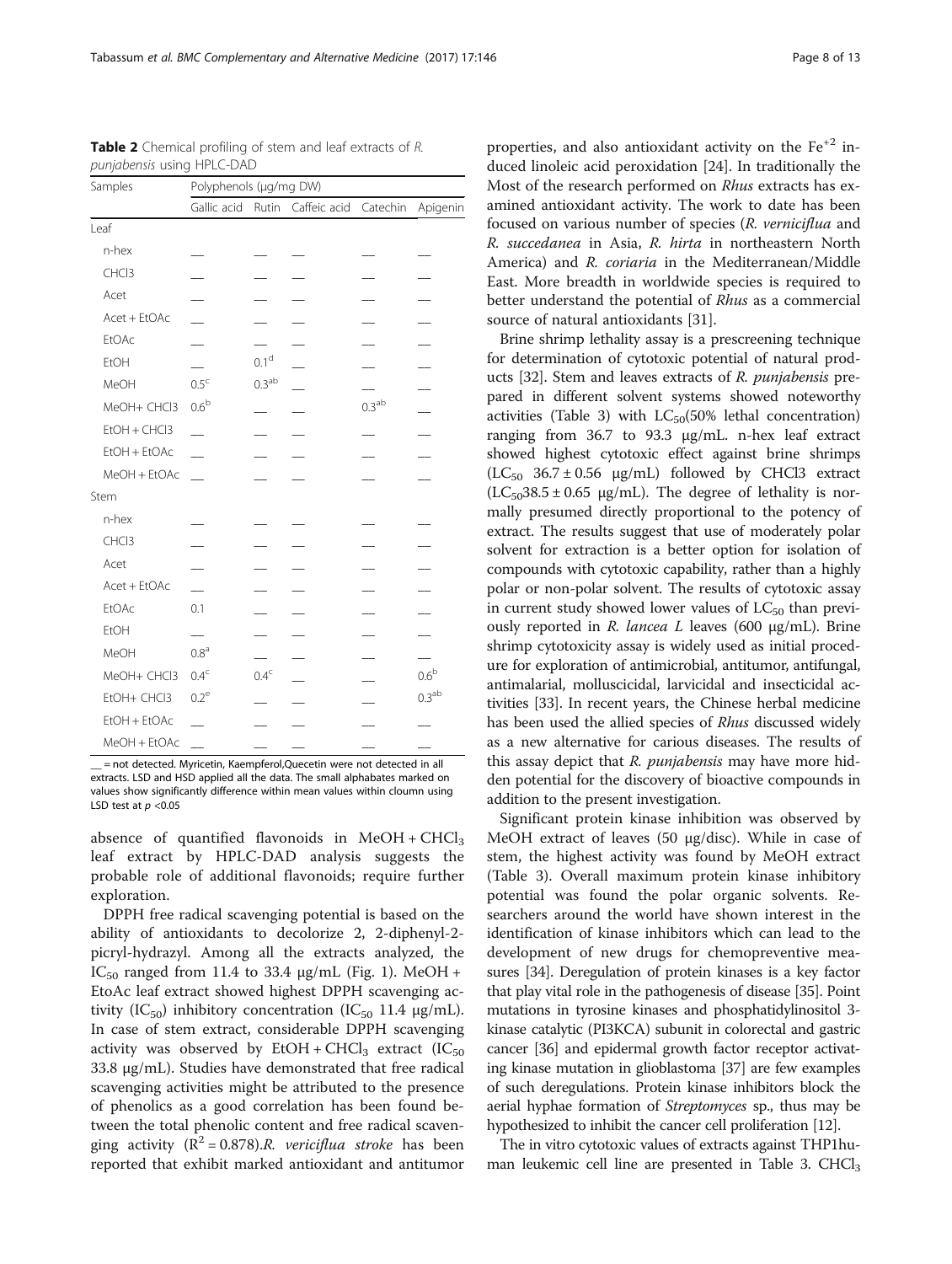| Page 9 of 13 |  |  |  |
|--------------|--|--|--|
|--------------|--|--|--|

| Samples                    | Brine shrimp cytotoxicity<br>$(\mu q/ml)$ |                    | Cytotoxicity against leishmanial<br>promastigotes (µg/ml) |                         | THP-1 cytotoxicity<br>$(\mu q/ml)$ |                   | Protein kinase inhibition<br>(µg/disc) |                       |
|----------------------------|-------------------------------------------|--------------------|-----------------------------------------------------------|-------------------------|------------------------------------|-------------------|----------------------------------------|-----------------------|
|                            | % Mortality LC <sub>50</sub>              |                    | % Mortality                                               | $IC_{50}$ ( $\mu$ g/mL) | % Mortality IC <sub>50</sub>       |                   | µg/disc                                | *Diameter (mm) at 100 |
|                            | 200                                       |                    | 100                                                       |                         | 10                                 |                   | Clear zone                             | Bald zone             |
| Leaf                       |                                           |                    |                                                           |                         |                                    |                   |                                        |                       |
| n-hex                      | $100 \pm 4.10$                            | $36.7 \pm 0.56$    | $98.2 \pm 3.12$                                           | $15.78 \pm 0.77$        |                                    |                   | 7 ± 0.51                               | $=$                   |
| CHCl3                      | $98 \pm 3.11$                             | $38.5 \pm 0.65$    | $90.7 \pm 3.05$                                           | $18 \pm 0.18$           | $64.2 \pm 0.71$                    | $7.8***$ ± 0.61   | $6 \pm 0.62$                           |                       |
| Acet                       | $96 \pm 3.00$                             | $52.2 \pm 0.66$    | $95.3 \pm 3.18$                                           | $21.60 \pm 0.25***$     | $26.1 \pm 0.10$                    | >10               |                                        | 9 ± 0.7               |
| Acet + EtOAc               | $92 \pm 2.75$                             | $58.7 \pm 0.71***$ | $75 \pm 1.19$                                             | $35.43 \pm 0.41$        | $61.9 \pm 0.71$                    | $8.1*** \pm 0.71$ | $8 \pm 0.73$                           | -                     |
| <b>EtOAc</b>               | $86 \pm 1.31$                             | $64.5 \pm 0.78$    | $72 \pm 1.22$                                             | $64.50 \pm 0.62$ **     | $\equiv$                           |                   | $\equiv$                               | 6 ± 0.56              |
| EtOH                       | $82 \pm 1.16$                             | $62.7 \pm 0.81$ ** | $66.4 \pm 0.75$                                           | $75.40 \pm 1.17$        |                                    |                   |                                        | $12.5 \pm 1.71***$    |
| <b>MeOH</b>                | $65 \pm 0.75$                             | $86.2 \pm 1.18e$   | $63.6 \pm 0.66$                                           | $81.60 \pm 1.12$        | $40.4 \pm 0.61$                    | >10               | $\equiv$                               | $13.5 \pm 1.11***$    |
| MeOH+ CHCl3                | $67 \pm 0.71$                             | $88.1 \pm 1.51$    | $69.3 \pm 0.80$                                           | $77.75 \pm 1.23*$       | $35.7 \pm 0.21$                    | >10               |                                        | $11\pm0.87^{**}$      |
| EtOH+ CHCl3                | $62 \pm 0.72$                             | $87.9 \pm 1.30$    | $54.6 \pm 0.57$                                           | $97.8 \pm 3.11*$        |                                    |                   |                                        | $11 \pm 0.88***$      |
| $EtOH + EtOAC$             | $68 \pm 0.81$                             | $82.3 \pm 1.11*$   | $68.2 \pm 0.77$                                           | $57.41 \pm 0.75$        |                                    |                   | $6.5 \pm 0.11$                         | $\equiv$              |
| MeOH + EtOAcet             | $57 \pm 0.55$                             | $93.2 \pm 1.75$    | $72.7 \pm 1.01$                                           | $54.55 \pm 0.71$        | $\overline{\phantom{0}}$           |                   | $6.6 \pm 0.12$                         | $\equiv$              |
| Stem                       |                                           |                    |                                                           |                         |                                    |                   |                                        |                       |
| n-hex                      | $100 \pm 4.13$                            | $39.6 \pm 0.65$    | $62.6 \pm 0.80$                                           | $75.74 \pm 1.10***$     |                                    |                   | $8 \pm 0.75$                           |                       |
| CHCl3                      | $98 \pm 2.16$                             | $43.9 \pm 0.56$ b  | $52.8 \pm 0.56$                                           | $78.72 \pm 1.19$        | $54.7 \pm 0.71$                    | $8.4*** \pm 0.72$ | $9.5 \pm 0.98$                         | $\equiv$              |
| Acet                       | $87 \pm 1.33$                             | $55.1 \pm 0.60*$   | $48.1 \pm 0.46$                                           | >100                    | $52.3 \pm 0.70$                    | $8.9* \pm 0.88$   | $6.5 \pm 0.65$                         | $\equiv$              |
| Acet + EtOAc               | $76 \pm 1.18$                             | $62.7 \pm 0.77***$ | $46.6 \pm 0.41$                                           | >100                    |                                    |                   | $6.5 \pm 0.66$                         | $\equiv$              |
| <b>EtOAc</b>               | $78 \pm 1.19$                             | $59.5 \pm 0.56$ ** | $49.2 \pm 0.51$                                           | >100                    |                                    |                   | $8 \pm 0.85$                           |                       |
| EtOH                       | $72 \pm 1.15$                             | $64.4 \pm 0.68$    | $56.7 \pm 0.80$                                           | $97.73 \pm 3.15***$     | $\overline{\phantom{0}}$           |                   | $7.5 \pm 0.62$                         | $\equiv$              |
| MeOH                       | $75 \pm 1.17$                             | $68.7 \pm 0.71***$ | $52.2 \pm 0.90$                                           | $95.58 \pm 1.10$        |                                    |                   | $\equiv$                               | $12.5 \pm 1.12***$    |
| MeOH+ CHCl3                | $62 \pm 0.72$                             | $68.3 \pm 0.72$    | $28.4 \pm 0.07$                                           | >100                    | $16.6 \pm 0.11$                    | >10               | $\equiv$                               | $8 \pm 0.66$          |
| EtOH+ CHCl3                | $45 \pm 0.09$                             | >200               | $26.7 \pm 0.05$                                           | >100                    |                                    |                   |                                        | $10 \pm 0.75***$      |
| $EtOH + EtOAC$             | $42 \pm 0.07$                             | >200               | $18.7 \pm 0.08$                                           | >100                    |                                    |                   |                                        | 9 ± 0.96              |
| MeOH + EtOAc               | $48 \pm 0.07$                             | >200               | $14.4 \pm 0.07$                                           | >100                    |                                    |                   | 7 ± 0.70                               |                       |
| Doxorubicin                | $100 \pm 4.10$                            | $5.75 \pm 0.07$    |                                                           |                         |                                    |                   |                                        |                       |
| Flourouracil               |                                           |                    |                                                           |                         | $99.6 \pm 4.19$                    | $5.1 \pm 0.11$    |                                        |                       |
| Vincristine                |                                           |                    |                                                           |                         | $98.1 \pm 3.17$                    | $8.1 \pm 0.92$    |                                        |                       |
| Surfactin                  |                                           |                    |                                                           |                         |                                    |                   |                                        | $17 \pm 1.02$         |
| Amphotercin-B              |                                           |                    | $100 \pm 4.01$                                            | $1.36 \pm 0.11$         |                                    |                   |                                        |                       |
| 1% DMSO in PBS/sea water - |                                           |                    |                                                           |                         |                                    |                   |                                        |                       |
| <b>DMSO</b>                |                                           |                    |                                                           |                         |                                    |                   |                                        |                       |

<span id="page-8-0"></span>Table 3 Cytotoxic, antileishmanial and protein kinase inhibitory activities of R. punjabensis leaf and stem extracts

\*Zone of inhibition including the diameter of disc (5 mm). Data was analyzed individually in triplicate ( $n = 1 \times 3$ ). Data is presented as highly significant\*\*\*, slightly significant\*\*, significant\* at  $p < 0.05$ . -: no activity. LSD and HSD applied in all the data

extract of leaves and stem showed good anticancerous effect (LC<sub>50</sub>7.8 ± 0.61 μg/mL and  $8.4 \pm 0.72$  μg/mL, respectively), which is comparable to standard drugs 5-florouracil and vincristine ( $LC_{50}$  5.1 μg/mL and 8.1 μg/mL, respectively). The cytotoxic activity against cell lines might be attributed to the presence of molecules which have the ability to modify the signal transduction pathways; flavonoids responsible for inhibitory effects on protein kinases and some transcriptional factors [[38](#page-12-0)], protein tyrosine kinase inhibitor, molecules that cause cell cycle arrest, and apoptosis by a p53-dependent mechanism [\[39\]](#page-12-0). The compounds isolated from R. succedanea L have shown significant cytotoxic activity against five cancer cell lines including cervix epithelioid carcinoma (HeLa), hepatoma cell line (Huh7), colorectal cancer cell line (HCT116), colon adenocarcinoma (LoVo), and rat C6 glioma cells [[40](#page-12-0)]. The brine shrimp lethality assay also showed good relationship with cytotoxic activities against THP1 cell line in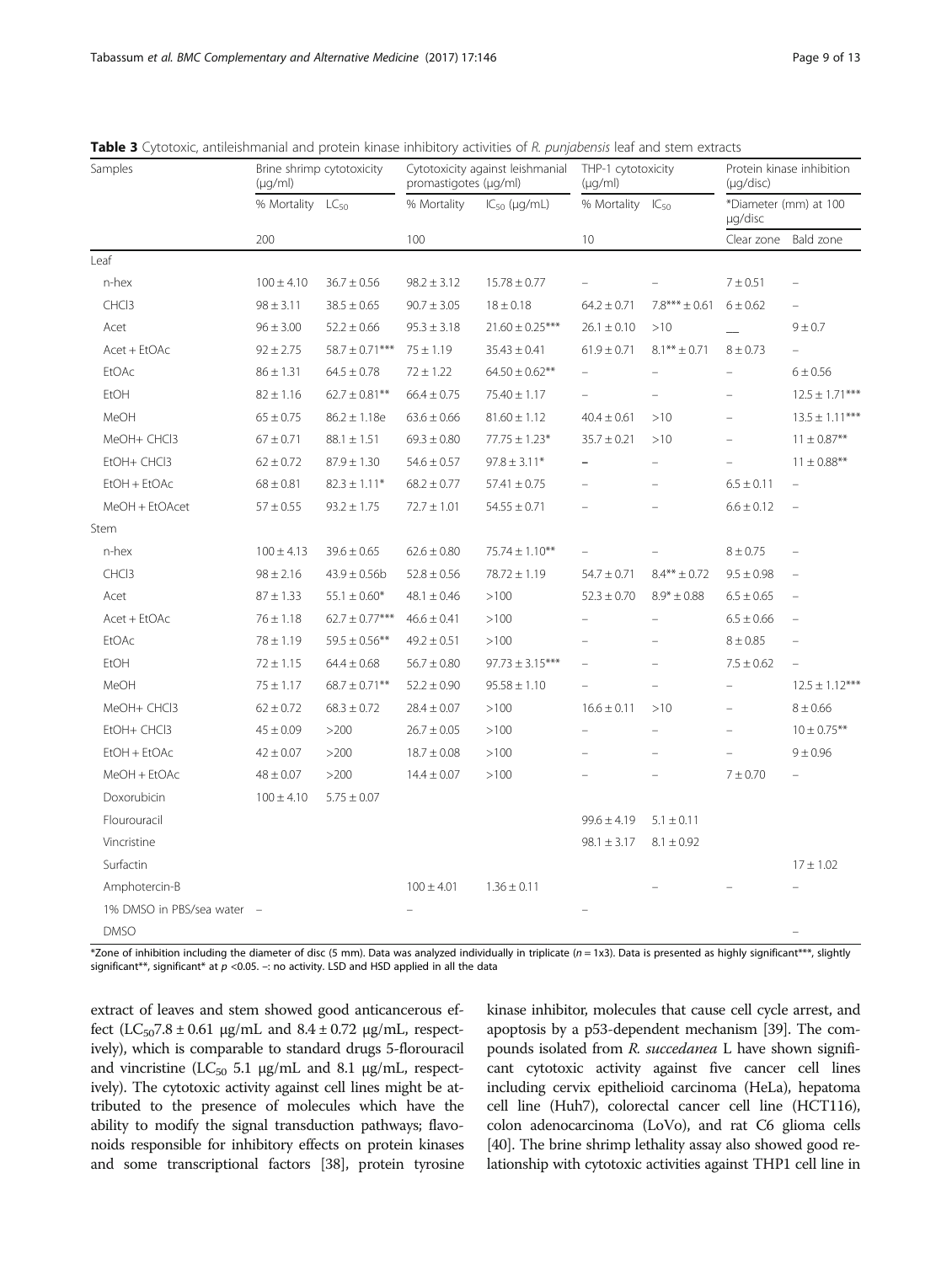the current exploration. The results are in consistent with the literature where the significant cytotoxic, anticancer activity against carcinogenic Cdc25 phosphatases was unveiled by R. chinensis Mill [[41](#page-12-0)] and R. verniciflua stokes against mouse embryonic primary hepatic cells (MPHC), embryonic normal hepatic cell line (BNL CL.2), and SV40 mediated transformed cell line (BNL SV A.8) [\[42, 43\]](#page-12-0). The similarity in the results of some assays suggest that R. punjabesis may also have the similar potential for drug discovery as the other allied species of this genus.

The antibacterial activity of extracts from leaves and stem parts of R. Punjabensisare shown in Table 4. The extracts producing a growth inhibitory zone of ≥10 mm in agar disc diffusion assay are considered active and further evaluated for MIC determination through broth micro dilution method. All the extracts were significantly effective against tested bacterial strains. Among all, M. Luteus and S. Typhimurium strains were found most susceptible by the Acet and EtOAc leaf extract, producing zones of inhibition of  $18 \pm 1.5$  and  $22 \pm$ 1.5 mm with MIC of 11.11 and 1.11 μg/mL, respectively.  $MeOH + CHCl<sub>3</sub>$  stem extract depicted maximum growth inhibition zone  $(16 \pm 1.7 \text{ mm})$  with MIC 11.1 and 33.33 μg/mL against M. luteusand P. aeruginosa, respectively. The antimicrobial properties of herbal plants largely depends upon solvent used, organism tested and plant part used. Various species of Rhus genus have been documented to possess the antibacterial activities [\[4](#page-11-0)]. The allied species of Rhus; R. glabra is traditionally used by native peoples of North America in the treatment of bacterial diseases such as syphilis, gonorrhea, dysentery, and gangrene. R. coriaria which grows wild in the region from the Canary Islands through the Mediterranean region to Iran and Afghanistan [\[44\]](#page-12-0). Now a day, world is

Table 4 Antibacterial activities of leaf and stem extracts of R. punjabensisin terms of zone of inhibition (ZOI) and their MICs

| Extracts          | Zone of inhibition (mm) at 100 µg/disc and MIC (µg/mL) |                          |                          |                          |                          |                          |                   |                          |                  |                          |
|-------------------|--------------------------------------------------------|--------------------------|--------------------------|--------------------------|--------------------------|--------------------------|-------------------|--------------------------|------------------|--------------------------|
|                   | P. aeruginosa                                          | MIC                      | S. typhimurium           | <b>MIC</b>               | M. luteus                | <b>MIC</b>               | B. bronchiseptica | <b>MIC</b>               | S. aureus        | <b>MIC</b>               |
| Leaf              |                                                        |                          |                          |                          |                          |                          |                   |                          |                  |                          |
| n-hex             |                                                        |                          |                          |                          |                          |                          | $13 \pm 1.24***$  | $33.3^\circ$             | $12 \pm 1.17*$   | 33.3 <sup>c</sup>        |
| CHC <sub>13</sub> |                                                        |                          |                          | $\overline{\phantom{0}}$ |                          |                          | $08 \pm 0.49$     | $\overline{\phantom{0}}$ | $11 \pm 1.16$    | 100                      |
| Acet              | $10 \pm 1.15$                                          | 100                      | $13 \pm 1.29*$           | 33.3                     | $18 \pm 1.85***$         | $11.11^{ab}$             | $14 \pm 1.23***$  | 33.3 <sup>c</sup>        | $08 \pm 0.66$    | $=$                      |
| EtOAc             | $10 \pm 1.14$                                          | 100                      | $22 \pm 2.25***$         | 1.11 <sup>a</sup>        | $14 \pm 1.12$            | $11.11^{ab}$             | $11 \pm 1.19$     | 100                      | $12 \pm 1.26$    | 100                      |
| EtOH              | $06 \pm 0.56$                                          | $\equiv$                 | $10 \pm 1.19$            | 100                      | $13 \pm 1.56$            | $33.3^\circ$             | $12 \pm 1.11*$    | 100                      | $11 \pm 1.18$    | 100                      |
| MeOH              | $14 \pm 1.66*$                                         | 33.3 <sup>ab</sup>       | $\overline{\phantom{0}}$ |                          | $\overline{\phantom{0}}$ |                          | $06 \pm 0.25$     | $=$                      | $18 \pm 19.6$    | $11.11^{ab}$             |
| EtOH+ CHCl3       | $10 \pm 1.11$                                          | 100                      | $10 \pm 1.18$            | 100                      | $18 \pm 1.65***$         | $11.11^{ab}$             | $16 \pm 1.59***$  | $33.3^\circ$             | $08 \pm 0.77$    | $\equiv$                 |
| MeOH+ CHCl3       | $\equiv$                                               | $\equiv$                 | $13 \pm 1.55$            | $33.3^\circ$             | $10 \pm 1.13$            | $33.3^\circ$             | $09 \pm 0.98$     | $\equiv$                 | $09 \pm 0.85$    | $\equiv$                 |
| EtOH + EtOAc      | $12 \pm 1.55$                                          | $33.3^{ab}$              | $18 \pm 2.98***$         | $11.3^{ab}$              | $15 \pm 1.44***$         | $11.11^{ab}$             | $10 \pm 1.12$     | 100                      | $13 \pm 1.26***$ | 33.3                     |
| MeOH + EtOAc      | $13 \pm 1.65*$                                         | 33.3 <sup>ab</sup>       | $15 \pm 1.12***$         | $11.11^{cb}$             | $15 \pm 1.73$ **         | $11.11^{ab}$             | $10 \pm 1.12$     | 100                      | $08 \pm 0.66$    | $\overline{\phantom{0}}$ |
| $Acet + EtOAc$    | $15 \pm 1.84***$                                       | 11.11 <sup>a</sup>       | $14 \pm 1.51*$           | $11.11^{cb}$             | $20 \pm 2.93***$         | 1.11 <sup>a</sup>        | $11 \pm 1.11$     | 100                      | $13 \pm 1.56$    | 33.3 <sup>c</sup>        |
| Stem              |                                                        |                          |                          |                          |                          |                          |                   |                          |                  |                          |
| n-hex             |                                                        |                          | $13 \pm 1.37$            | 100                      | $10 \pm 1.17$            | $\overline{\phantom{m}}$ | $12 \pm 1.24$     | 100                      | $14 \pm 1.97***$ | $33.3^\circ$             |
| CHC <sub>13</sub> | $05 \pm 0.78$                                          | $\qquad \qquad -$        | $10 \pm 1.14$            | 100                      |                          | $\overline{\phantom{0}}$ | $11 \pm 1.14$     | $\equiv$                 | $06 \pm 0.57$    | $\overline{\phantom{0}}$ |
| Acet              | $11 \pm 1.27$                                          | 100                      | $15 \pm 1.58***$         | 33.3                     | $11 \pm 1.15$            | 100                      | $13 \pm 1.67$ **  | $33.3^\circ$             | $10 \pm 1.16$    | $\equiv$                 |
| EtOAc             | $11 \pm 1.26$                                          | 100                      | $11 \pm 1.71$            | 100                      | $14 \pm 1.29***$         | 33.3 <sup>c</sup>        | $13 \pm 1.68$     | -                        | $10 \pm 1.17$    | $\equiv$                 |
| EtOH              | $10 \pm 1.17$                                          | 100                      | $10 \pm 1.17$            | 100                      | $10 \pm 1.15$            |                          | $13 \pm 1.74$     | $\overline{\phantom{0}}$ | $15 \pm 1.53***$ | 33.3 <sup>c</sup>        |
| <b>MeOH</b>       |                                                        | $\overline{\phantom{0}}$ | $07 \pm 0.88$            | $\overline{\phantom{a}}$ |                          | $\overline{\phantom{a}}$ | $10 \pm 1.14$     | $\overline{\phantom{0}}$ | $12 \pm 1.25$    | $\equiv$                 |
| EtOH+ CHCl3       | $\overline{\phantom{0}}$                               | $\qquad \qquad -$        | $07 \pm 0.79$            | $\equiv$                 | $12 \pm 1.19$            | 100                      | $12 \pm 1.12$     | ÷                        | $10 \pm 1.17$    | $\equiv$                 |
| MeOH+ CHCl3       | $16 \pm 1.97$                                          | 33.3 <sup>ab</sup>       | $07 \pm 0.89$            | $\equiv$                 | $16 \pm 1.67***$         | $11.1^{ab}$              | $08 \pm 0.41$     | $\equiv$                 | $11 \pm 1.27$    | $\overline{\phantom{m}}$ |
| $EtOH + EtOAC$    | $13 \pm 1.10***$                                       | 33.3 <sup>ab</sup>       | $12 \pm 1.10$            | 100                      | $11 \pm 1.27$            |                          | $15.5 \pm 1.97**$ | $11.11^{ab}$             | $11 \pm 1.21$    | $\overline{\phantom{a}}$ |
| $MeOH + EtOAC$    | $08 \pm 0.98$                                          |                          | $10 \pm 1.55$            |                          | $12 \pm 1.37$            | 100                      | $09 \pm 0.77$     | ÷                        | $08 \pm 0.89$    | $\overline{\phantom{m}}$ |
| Acet + EtOAc      | $11 \pm 1.81$                                          | 100                      | $12 \pm 1.73$            | 100                      | $11 \pm 1.21$            | $\overline{\phantom{a}}$ | $10 \pm 1.18$     | -                        | $08 \pm 0.88$    | $\equiv$                 |
| Cefixime          | $26 \pm 2.98$                                          | 1.1                      | $25 \pm 2.93$            | 1.1                      | $24 \pm 2.71$            | 1.1                      | $24 \pm 2.92$     | 1.1                      | $23.5 \pm 2.71$  | 1.1                      |
| Roxithromycin     | $26.5 \pm 2.95$                                        | 0.1                      | $25 \pm 2.53$            | 0.1                      | $26.5 \pm 2.84$          | 0.1                      | $26 \pm 2.85$     | 0.1                      | $25 \pm 2.32$    | 0.1                      |

Values (mean  $\pm$  SD) are average of three samples of each plant extract, analyzed individually in triplicate ( $n = 1 \times 3$ ). Means difference is highly significant\*\*\* slightly significant\*\*, and significant\* at  $p < 0.05$ . The MIC values within the column are statistically analyzed using LSD test at  $p < 0.05$ . The same alphabates represent non-significant difference – = No activity in antibacterial assay or not active (zone ˂ 10 mm) for MIC determination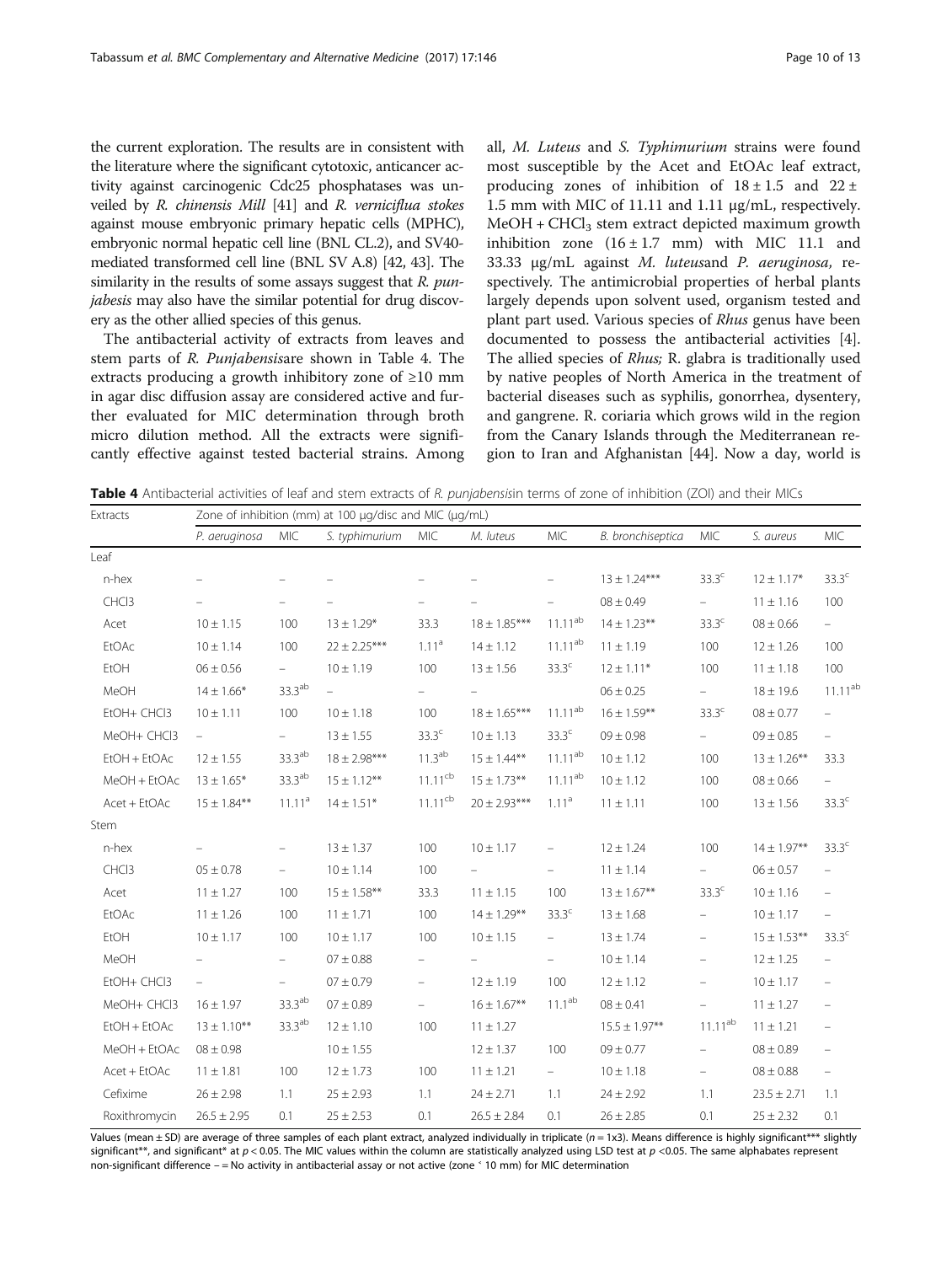facing greatest problem of resistance against the conventional antibiotics from the microbial sources. This has largely increased the surge for the discovery of new antimicrobial from the other sources. In the present study, tremendous antibacterial potential of R. punjabensis suggests it a good alternate to the antibiotics. Rhus extracts are most notable for their antimicrobial activities [\[3\]](#page-11-0). It also propose an in depth study of this plant with complete focus on its antibacterial potential to isolate the lead compounds.

The highest zone of inhibition (14 mm), in case of antifungal activity was found by MeOH extract of leaf against A. flavus (MIC 50 μg/disc) followed by Acet extract of leaf against A. fumigatus, while stem extracts showed comparatively less activities against all fungal strains (Table 5). None of the stem and leaves extract was active against F. solani and A. niger. In previous studies, moderate activity of R. glabra. L. branches

extract has been reported against some fungal strains [[45\]](#page-12-0). *R. coriaria. L.* extracts did not show prominent activity against Candida albicans and Candida tropicalis [[46\]](#page-12-0). Our results are in agreement with previous studies regarding the use of comparatively polar solvents for better extraction of antimicrobial compounds [\[47](#page-12-0)–[53](#page-12-0)].

n-hex leaf extract exhibited significant antileishmanial potential with  $LC_{50}$  15.78 ± 0.77  $\mu$ g/mL, followed by the CHCl<sub>3</sub>leaf extract (LC<sub>50</sub>18  $\pm$  0.18 μg/mL) while in case of stem extract highest activity was observed by n-hex  $(LC_{50}75.74 \pm 1.10^{44} \text{ kg/mL})$ . These results are differing to findings in that polar extract (methanol) of R. aucheri Boiss and R. retinorrhaeasteud. ex. A were found more active against leishmanial promastigotes [[54](#page-12-0), [55\]](#page-12-0). The development of resistance to the first line drugs and worldwide scattering of leishmaniasis has led to the increased demand of new therapies for the abolition of this disease necessitating further research in this aspect [\[56](#page-12-0)].

Table 5 Antifungal activity of leaf and stem extracts of R. punjabensistested against filamentous fungi

| Samples           | *Diameter of growth inhibition zone at 100 µg/disc |                          |                          |                          |                          |  |  |  |
|-------------------|----------------------------------------------------|--------------------------|--------------------------|--------------------------|--------------------------|--|--|--|
|                   | A. fumigatus                                       | Mucorspecies             | A. niger                 | F. solani                | A. flavus                |  |  |  |
| Leaf              |                                                    |                          |                          |                          |                          |  |  |  |
| n-hex             |                                                    | $11 \pm 0.8$             | -                        | -                        | $\overline{\phantom{m}}$ |  |  |  |
| CHC <sub>13</sub> |                                                    | $\overline{\phantom{0}}$ |                          |                          |                          |  |  |  |
| Acet              | $13 \pm 1.21***$                                   |                          |                          |                          |                          |  |  |  |
| Acet + EtOAc      |                                                    | $\overline{a}$           | $\overline{a}$           |                          | $11.5 \pm 1.55*$         |  |  |  |
| EtOAc             | $7.5 \pm 0.74$                                     |                          | $\overline{\phantom{0}}$ | 7 ± 0.77                 | $\overline{\phantom{0}}$ |  |  |  |
| EtOH              | ÷,                                                 | $09 \pm 0.74$            |                          | $\equiv$                 | $09 \pm 0.95$            |  |  |  |
| MeOH              |                                                    | $\qquad \qquad -$        | $\overline{\phantom{0}}$ | $\overline{\phantom{0}}$ | $14 \pm 1.7***$          |  |  |  |
| MeOH+ CHCl3       | $12 \pm 1.17***$                                   |                          |                          |                          | $\overline{\phantom{0}}$ |  |  |  |
| EtOH+ CHCl3       | $\qquad \qquad -$                                  |                          |                          | $\equiv$                 | $11.2 \pm 1.6*$          |  |  |  |
| $EtOH + EtOAC$    |                                                    |                          |                          |                          | $10 \pm 1.3$             |  |  |  |
| MeOH + EtOAcet    |                                                    |                          |                          |                          | $11 \pm 1.9*$            |  |  |  |
| Stem              |                                                    |                          |                          |                          |                          |  |  |  |
| n-hex             |                                                    |                          | $07 \pm 0.57$            |                          |                          |  |  |  |
| CHC <sub>13</sub> |                                                    | $7.5 \pm 0.74$           | $\overline{\phantom{0}}$ |                          |                          |  |  |  |
| Acet              |                                                    | $7.5 \pm 0.84$           | $\overline{\phantom{0}}$ | ÷                        |                          |  |  |  |
| Acet + EtOAc      |                                                    | $10 \pm 1.16$            | $\overline{\phantom{0}}$ |                          | $09 \pm 0.86$            |  |  |  |
| EtOAc             |                                                    | $10.5 \pm 1.17$          |                          |                          | $11 \pm 1.15*$           |  |  |  |
| EtOH              |                                                    |                          |                          |                          | $\overline{\phantom{0}}$ |  |  |  |
| MeOH              |                                                    | $7.5 \pm 0.97$           |                          |                          |                          |  |  |  |
| MeOH+ CHCl3       |                                                    | $7.5 \pm 0.84$           | $\equiv$                 |                          |                          |  |  |  |
| EtOH+ CHCl3       |                                                    |                          |                          |                          | $9.5 \pm 0.75$           |  |  |  |
| $EtOH + EtOAC$    |                                                    | $7.5 \pm 0.75$           |                          |                          |                          |  |  |  |
| MeOH + EtOAcet    |                                                    | $08 \pm 0.85$            |                          |                          |                          |  |  |  |
| Terbinafine       | $25.5 \pm 2.25$                                    | $24 \pm 2.52$            | $23 \pm 2.81$            | $25 \pm 2.84$            | $25 \pm 2.94$            |  |  |  |
| <b>DMSO</b>       | $\overline{\phantom{m}}$                           | $\qquad \qquad -$        | $\qquad \qquad -$        | $\overline{\phantom{m}}$ | $\qquad \qquad -$        |  |  |  |

\*Zone of inhibition including the diameter of disc (5 mm). In each disc, the sample size was 100 μg per disc (5 μl) in disc diffusion assay. –: no activity. Means difference is highly significant\*\*\* slightly significant\*\*, and significant\* at p < 0.05. Values are presented as mean ± standard error from triplicate investigation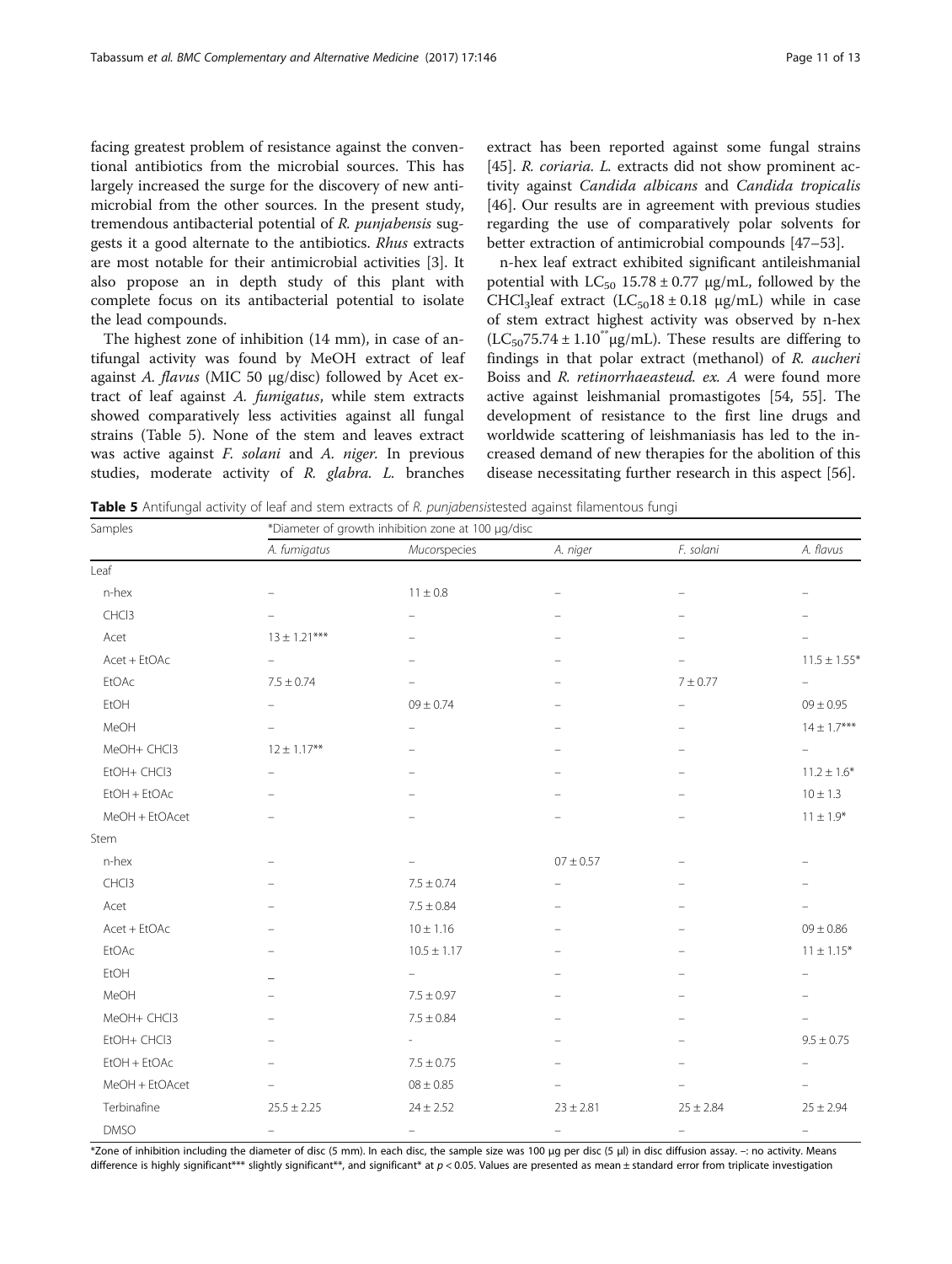<span id="page-11-0"></span>The research efforts on Rhus extracts indicate a promising potential for the plant family to provide renewable bioproducts with the following desirable bioactivities; antifungal, antiinflammatory, antimicrobial, antimalarial, antioxidant, cytotoxic, hypoglycaemic, and anticancer. As well, the bioactive components can be extracted from the plant material using environmentally benign solvents [3].

#### Conclusions

The phytochemical and invitrobiological potential of different solvent extracts of R. punjabensis leaves and stem is investigated. The findings of current study support the conception of utilization of multiple solvent systems for complete phytochemical and biological profiling of plants. The results indicate that different organic solvent extracts possesses diverse range of biological activities. Polar solvent extracts may be the potential source of phytochemicals provoking highly significant antioxidant capability as well as protein kinases inhibitor. Similarly moderately polar extract of this plant is remarkably effective against leishmania, brine shrimps and THP1 human leukemia cell line which signifies its cytotoxic potential. Consequently this plant can be used as a potent source of antioxidants, anticancerous and antimicrobial agents. Moreover all the reported activities require bioactivity guided isolation of corresponding extract to isolate the active compounds responsible for the reported biological activities.

#### Abbreviations

DMSO: Dimethyl sulfoxide; DPPH: 2, 2-diphenyl-1-picrylhydrazyl; FRSA: Free radical scavenging activity;  $IC_{50}$ : 50% inhibitory concentration;  $LC_{50}$ : Lethal concentration causing 50% mortality; MIC: Minimum inhibitory concentration; TAC: Total antioxidant capacity; TFC: Total flavonoid contents; TPC: Total phenolic contents; TRP: Total reducing power; ZOI: Zone of inhibition

#### Acknowledgements

The authors are thankful to Dr. Mir Ajab Khan, Department of Plant Sciences, Faculty of Biological Sciences, Quaid-i-Azam University Islamabad, Pakistan for identifying the plant samples.

#### Funding

Authors are thankful to University Research Fund Quaid-i-Azam University Islamabad Pakistan for partial funding for this research work.

#### Availability of data and materials

The datasets supporting the conclusions of this article are included within the article.

#### Authors' contributions

SA executed all experimental work and compiled the data. MA helped in manuscript write up and execution of experiments. BM, MZ and ZKS made substantial contribution in biological evaluation of samples and revision of manuscript. GM and MN contributed in study design, supervised the execution of experiments and revised the manuscript. All authors read and approved the final manuscript.

#### Competing interests

The authors declare that they have no competing interest.

#### Consent for publication

All authors have read and approved the final manuscript. All authors are also agreed to submit the manuscript in BMC Complementary and Alternative medicine.

#### Ethics approval and consent to participate

The manuscript does not contain any data regarding human or animal objects so no need of approval from ethical committee and consent from participants.

#### Publisher's Note

Springer Nature remains neutral with regard to jurisdictional claims in published maps and institutional affiliations.

#### Author details

<sup>1</sup>Department of Biotechnology, Faculty of Biological Sciences, Quaid-i-Azam University Islamabad, Islamabad 45320, Pakistan. <sup>2</sup>Department of Pharmacy, Faculty of Biological Sciences, Quaid-i-Azam University Islamabad, Islamabad 45320, Pakistan.<sup>3</sup>Department of Biochemistry, Faculty of Biological Sciences Quaid-i-Azam University Islamabad, Islamabad 45320, Pakistan.

# Received: 23 September 2016 Accepted: 4 March 2017

#### References

- 1. Kossah R, et al. Optimization of extraction of polyphenols from Syrian Sumac. Res J Phytochemistry. 2010;4(3):146–53.
- 2. Kossah R, et al. Comparative study on the chemical composition of Syrian sumac (Rhus coriaria L.) and Chinese sumac (Rhus typhina L.) fruits. Pak J Nutr. 2009;8(10):1570–4.
- 3. Rayne S, Mazza G. Biological activities of extracts from sumac (Rhus spp.): a review. Plant Foods Hum Nutr. 2007;62(4):165–75.
- 4. Shabbir A. Rhus coriaria linn, a plant of medicinal, nutritional and industrial importance: a review. J Anim Plant Sci. 2012;22(2):505–12.
- 5. Lev E, Amar Z. "Fossils" of practical medical knowledge from medieval Cairo. J Ethnopharmacol. 2008;119(1):24–40.
- 6. Sezik E, et al. Traditional medicine in Turkey X. Folk medicine in central Anatolia. J Ethnopharmacol. 2001;75(2):95–115.
- 7. Clarke G, et al. High correlation of 2, 2-diphenyl-1-picrylhydrazyl (DPPH) radical scavenging, ferric reducing activity potential and total phenolics content indicates redundancy in use of all three assays to screen for antioxidant activity of extracts of plants from the Malaysian rainforest. Antioxidants. 2013;2(1):1–10.
- 8. Haq IU, et al. Antioxidant and cytotoxic activities and phytochemical analysis of Euphorbia wallichii root extract and its fractions. Iran J Pharm Res. 2012;11(1):241.
- Jafri L, et al. In vitro assessment of antioxidant potential and determination of polyphenolic compounds of Hedera nepalensis Arabian Journal of Chemistry. 2014. [http://dx.doi.org/10.1016/j.arabjc.2014.05.002.](http://dx.doi.org/10.1016/j.arabjc.2014.05.002)
- 10. Haq IU, et al. Antioxidant and cytotoxic activities and phytochemical analysis of euphorbia wallichii root extract and its fractions. Iran J Pharm Res. 2012;11(1):241–9.
- 11. Hogg JS, Lohmann DH, Russell KE. The kinetics of reaction of 2, 2-diphenyl-1-picrylhydrazyl with phenols. Can J Chem. 1961;39:1588–94.
- 12. Yao G, et al. Citrinin derivatives from the soil filamentous fungus penicillium sp. H9318. J Braz Chem Soc. 2011;22(6):125–1129.
- 13. Bibi G, et al. Antitumor, cytotoxic and antioxidant potential of Aster thomsonii extracts. Afr J Pharm Pharmacol. 2011;b5(2):252–8.
- 14. Ihsan-Ul-Haq A, et al. Antibacterial activity and brine shrimp toxicity of Artemisia dubia extract. Pak J Bot. 2012;44(4):1487–90.
- 15. Kaushik P, Goyal P. In vitro evaluation of Datura innoxia (thorn-apple) for potential antibacterial activity. Indian J Microbiol. 2008;48(3):353–7.
- 16. Khan I, et al. Comparative study of green fruit extract of melia azedarach Linn. With its ripe fruit extract for antileishmanial, larvicidal, antioxidant and cytotoxic activity. Am J Phytomedicine Clin Ther. 2014;2(2):442–54.
- 17. Luximon-Ramma A, et al. Antioxidant activities of phenolic, proanthocyanidin, and flavonoid components in extracts of Cassia fistula. J Agric Food Chem. 2002;50(18):5042–7.
- 18. Kim J-S, et al. Rhus verniciflua Stokes flavonoid extracts have anti-oxidant, antimicrobial and α-glucosidase inhibitory effect. Food Chem. 2010;120(2):539–43.